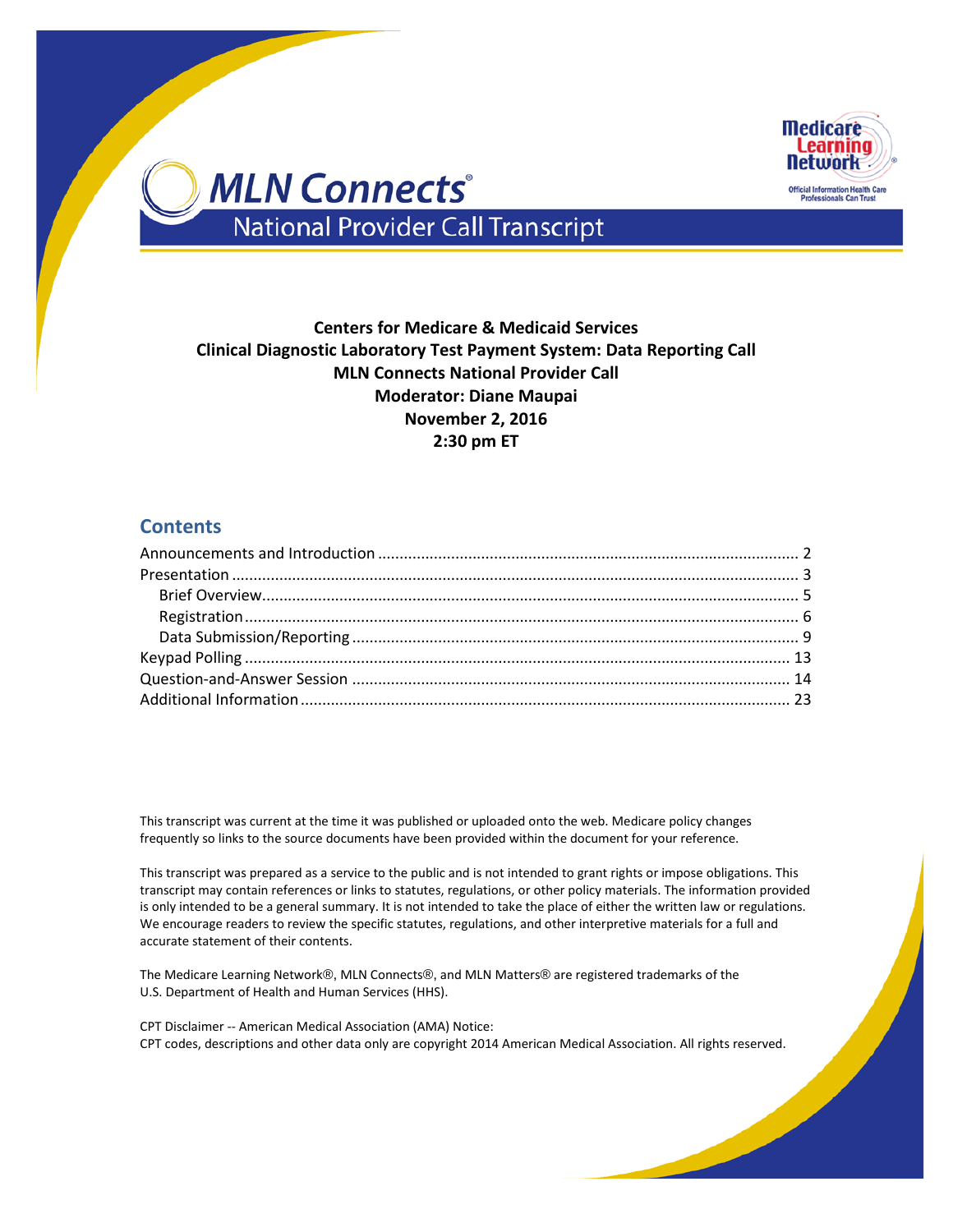**Operator:** At this time, I would like to welcome everyone to today's MLN Connects® National Provider Call.

All lines will remain in listen-only mode until the question-and-answer session. This call is being recorded and transcribed. If anyone has any objection, you may disconnect at this time.

<span id="page-1-0"></span>I will now turn the call over to Diane Maupai. Thank you. You may begin.

## **Announcements and Introduction**

Diane Maupai: Well, thank you, Holley. This is Diane Maupai from the Provider Communications Group here at CMS in Baltimore. And I'll be your moderator today.

I'd like to welcome you to this MLN Connects National Provider Call about data reporting for the Clinical Diagnostic Laboratory Test Payment system. MLN Connects Calls are part of the Medicare Learning Network®.

During this call, CMS experts will detail how to report private payer rates required for the new clinical diagnostic laboratory test payment system. A question-and-answer session will follow the presentation.

Before we get started, I have a couple of announcements. You should have received a link to the slide presentation for today's call in previous registration emails. If you have not already done so, please view and download the presentation from the following URL, [http://www.cms.gov/npc.](http://www.cms.gov/npc) Again, that URL i[s http://www.cms.gov/npc.](http://www.cms.gov/npc)

At the left side of the webpage, select National Provider Calls & Events. And select the November 2<sup>nd</sup> call from the list.

Second, this call is being recorded and transcribed. The audio recording and written transcript will be posted to the MLN Connects Call website. An announcement will be placed in the MLN Connects Provider eNews when these are available.

We thank everyone who took the opportunity to submit questions when they registered for this call. We will answer these questions during or after the presentation.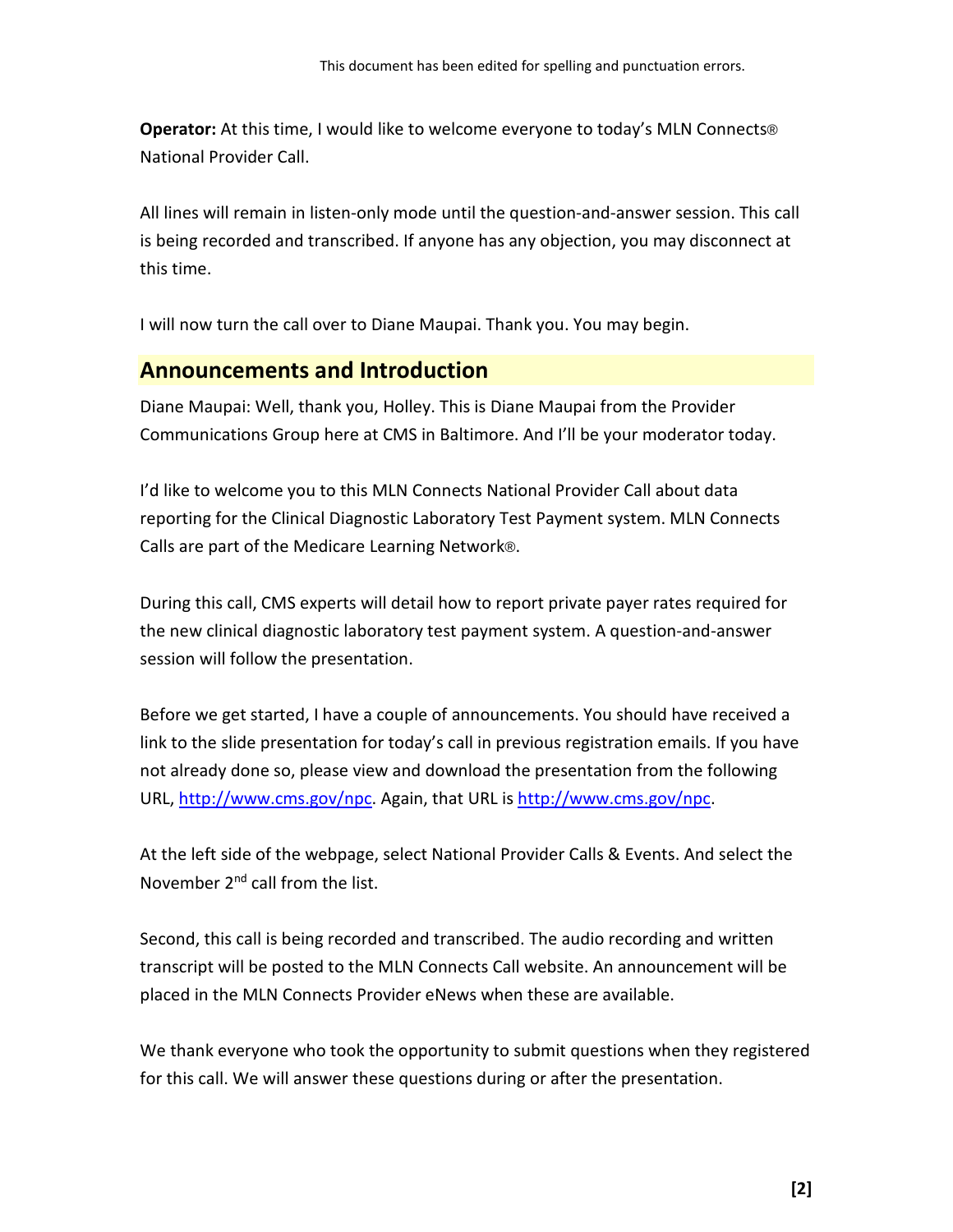We have two speakers today, Sarah Harding from the Division of Ambulatory Services in CMS and Ray Lee from DCCA who are listed on the front of your slide deck. I'll now turn the call over to our first presenter, Sarah Harding.

## <span id="page-2-0"></span>**Presentation**

Sarah Harding: Thank you very much. Good afternoon. Thank you so much for joining us today. As Diane mentioned, my name is Sarah Harding. I work within the Division of Ambulatory Services at the Centers for Medicare & Medicaid Services.

With the implementation of the Protecting Access to Medicare Act, or PAMA, we needed to create a secure system to collect the large volumes of applicable information from laboratories across the country. This call today is an introduction to what we have begun to call the CLFS data collection system.

I'd like to spend just a few minutes looking at slide 3, which is the overall agenda of the talk. For this presentation, we're going to start with just a brief overview of PAMA backgrounds and then a walkthrough of the data reporting schedule that is in place.

Again, this call today is meant to be an introduction to the system we've built. We're not going to spend too much time on policy-oriented questions such as what determines whether a laboratory is applicable.

Through the talk today, we will frequently refer to the CLFS PAMA webpage. This is linked from the resources slide at the end of the presentation on slide 23. We're using this page as a repository of helpful information for both the system and for help interpreting the PAMA statutes. For example, to help with more policy-oriented questions, there is a list of frequently asked questions that have been developed to help laboratories answer questions such as whether they must report data or what data they need to report. There are also publications for sub-regulatory guidance that are listed on that webpage as well.

But this talk -- this call today again is not going to be centered on those types of questions but rather the data collection system to be used when reporting data. Please just keep this in mind during the question-and-answer session at the end of the call as well.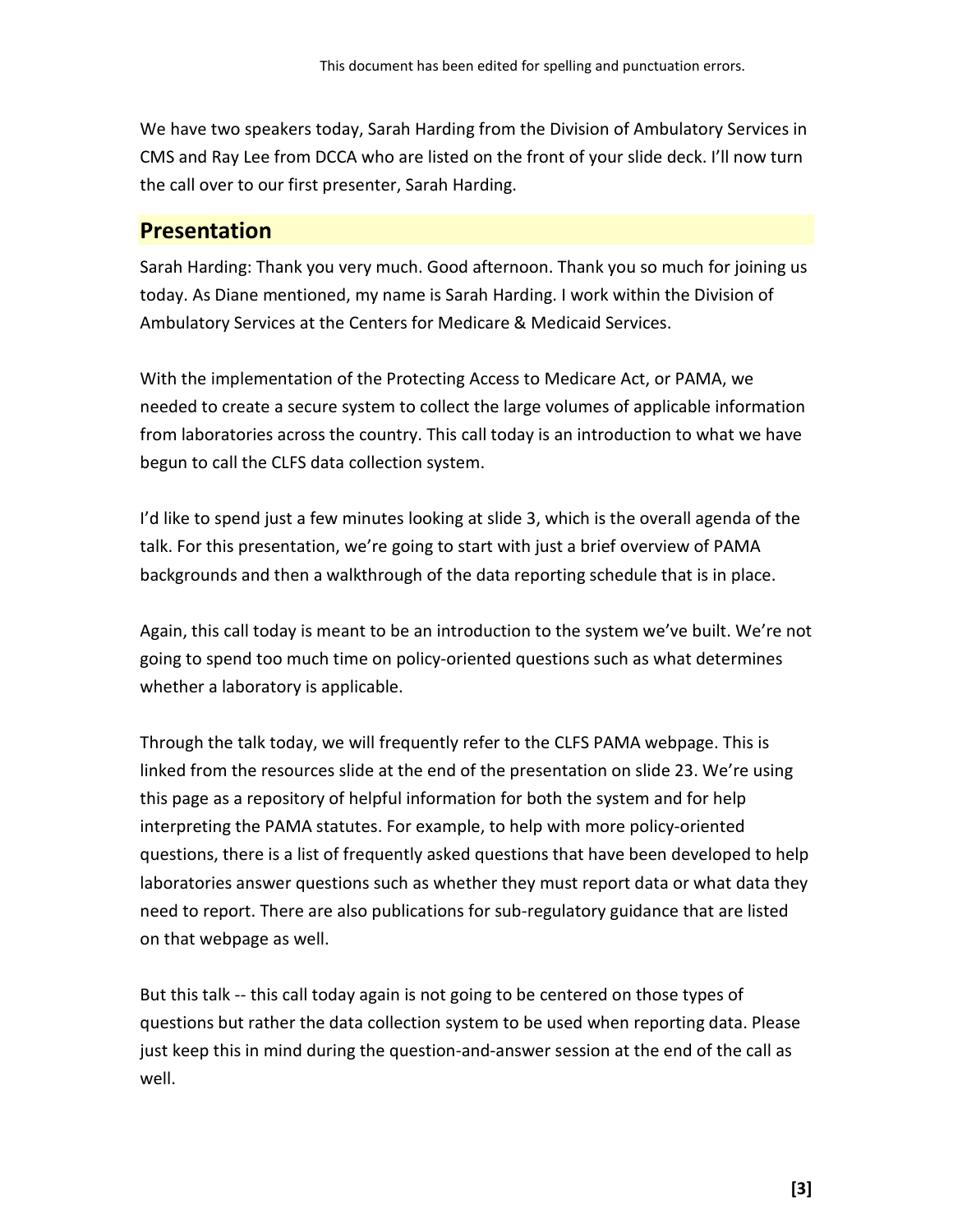So the next part of the presentation will be all about registering for the data collection system. And to be honest, the registration process is going to be the most time consuming for users of this system. Because this is a CMS system that contains confidential laboratory data as well as personally identifiable information, or PII, we have several security measures and requirements that we must adhere to. These requirements are also in place to insure that the data laboratories submit are kept secure and confidential.

The first step to gaining access to our system or any CMS system in fact is to register through the Enterprise Identity Management System, or EIDM. This registration step is actually completely independent of our CLFS data collection system. Once you've gained access to EIDM, you'll then be able to request access to our specific data collection system for CLFS through the request catalogue.

Now, I want to mention one critical piece that relates to the name of our system. Our CLFS data collection system is in fact one part of a larger system that collects multiple types of payment data for CMS. Therefore, another term we'll be introducing during this presentation is the Fee-for-Service Data Collection System or FFSDCS.

The CLFS data collection system is one component of that. And I say this because part of the registration process will include requesting access first to FFSDCS and then to CLFS.

This is critical. There are many many different systems across CMS. And it would be easy to request access to the wrong one, which would be a little like going down a rabbit hole just to be honest.

Our user guides and instruction manuals are clear in this respect. But we feel the more we can mention the relationship of FFSDCS and the CLFS data collection system, the clearer the registration process will be.

Now, our CLFS system will be open to laboratories on November 14th of this year. We will be walking through the system itself today. But please keep in mind that if you try to gain access to our system today, you won't be able to access the system immediately. However, you can get your EIDM registration all set up. You can request access for the CLFS system. And on November  $14<sup>th</sup>$ , you'll receive notification that you have access.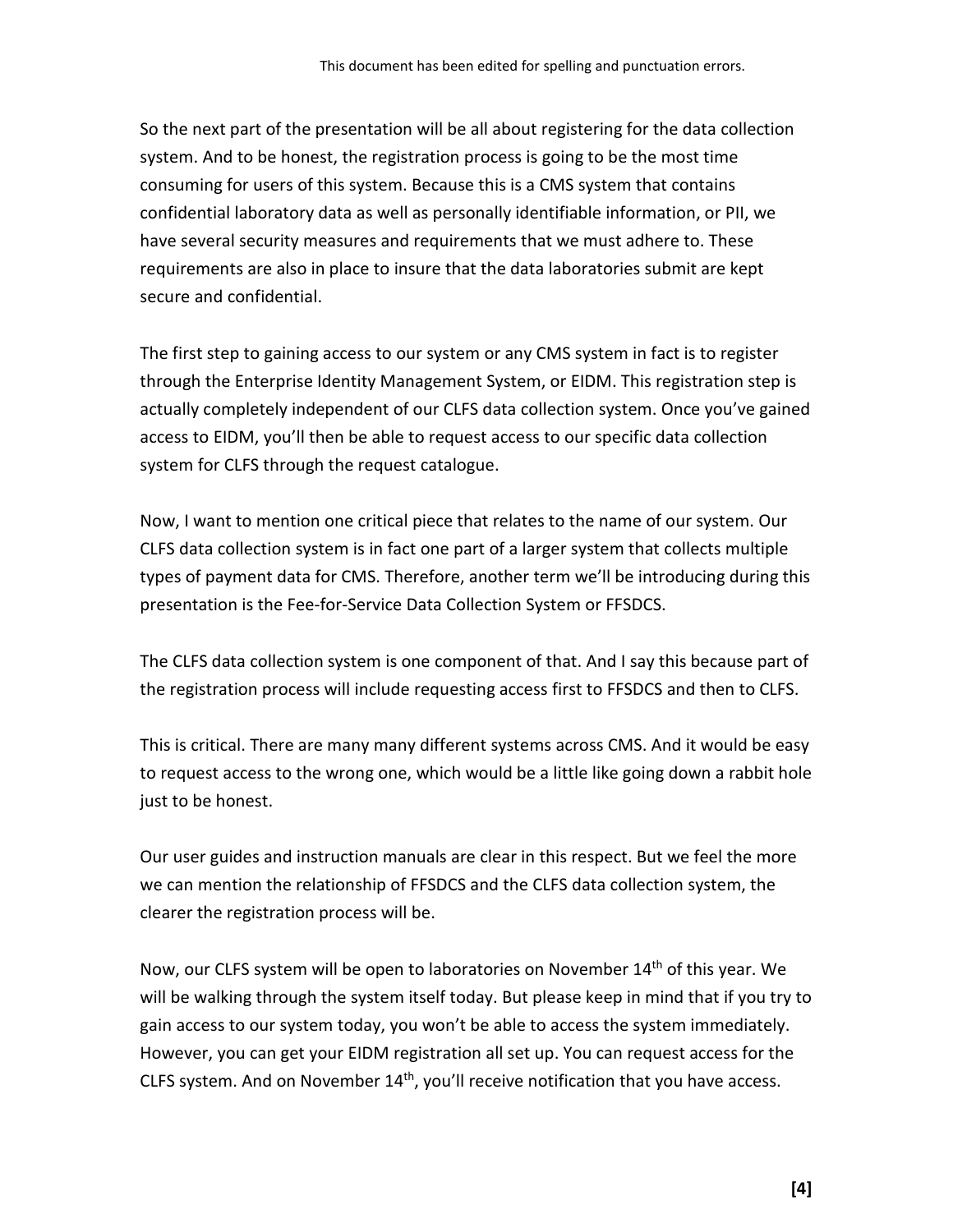We'll be talking in more detail of what that entails. And at the end of the presentation, there is a link to EIDM resources that can help you walk through the process.

Now, looking back at the agenda, we'll next talk about the two distinct roles available in the CLFS data collection system. PAMA requires that all data submitted from laboratories must be certified by a second individual from that lab. Therefore, each reporting laboratory must have two distinct individuals registered in our system. The first is the data submitter who will be entering in all of the data for the lab. The second is the data certifier who will certify the data are correct. We will go into more detail on each role in the presentation.

Finally, we'll help you -- we will show you how to report your data. We've worked hard in making it as simple a process as possible. And we'll show you the highlights here today.

As I've already mentioned, we have several types of resources in place to help laboratories through the registration and use of our CLFS system. These are listed at the end of the presentation on slide 23 and also on the CLFS PAMA webpage. Excuse me. We also have a CLFS system-specific helpdesk in place to help you navigate through the system and answer any system-related questions that may arise.

#### <span id="page-4-0"></span>**Brief Overview**

Now, if we could move on to slide 4. This gives a brief background of PAMA. CMS published its final rule implementing section 216 of PAMA on June 17<sup>th</sup>, 2016. PAMA requires applicable laboratories to report private payer rates for laboratory tests on the clinical laboratory fee schedule.

These rates are then used to calculate the Medicare payment rates. These rates will be implemented starting January 1st, 2018.

On slide 5, we will begin collecting applicable information on January  $1<sup>st</sup>$ , 2017. The data reporting period will be open for 3 months, closing on March  $31<sup>st</sup>$ , 2017.

As I mentioned in the introduction, the system will be open starting November  $14<sup>th</sup>$  so that laboratories can get their registration and approvals all set up prior to January  $1<sup>st</sup>$  if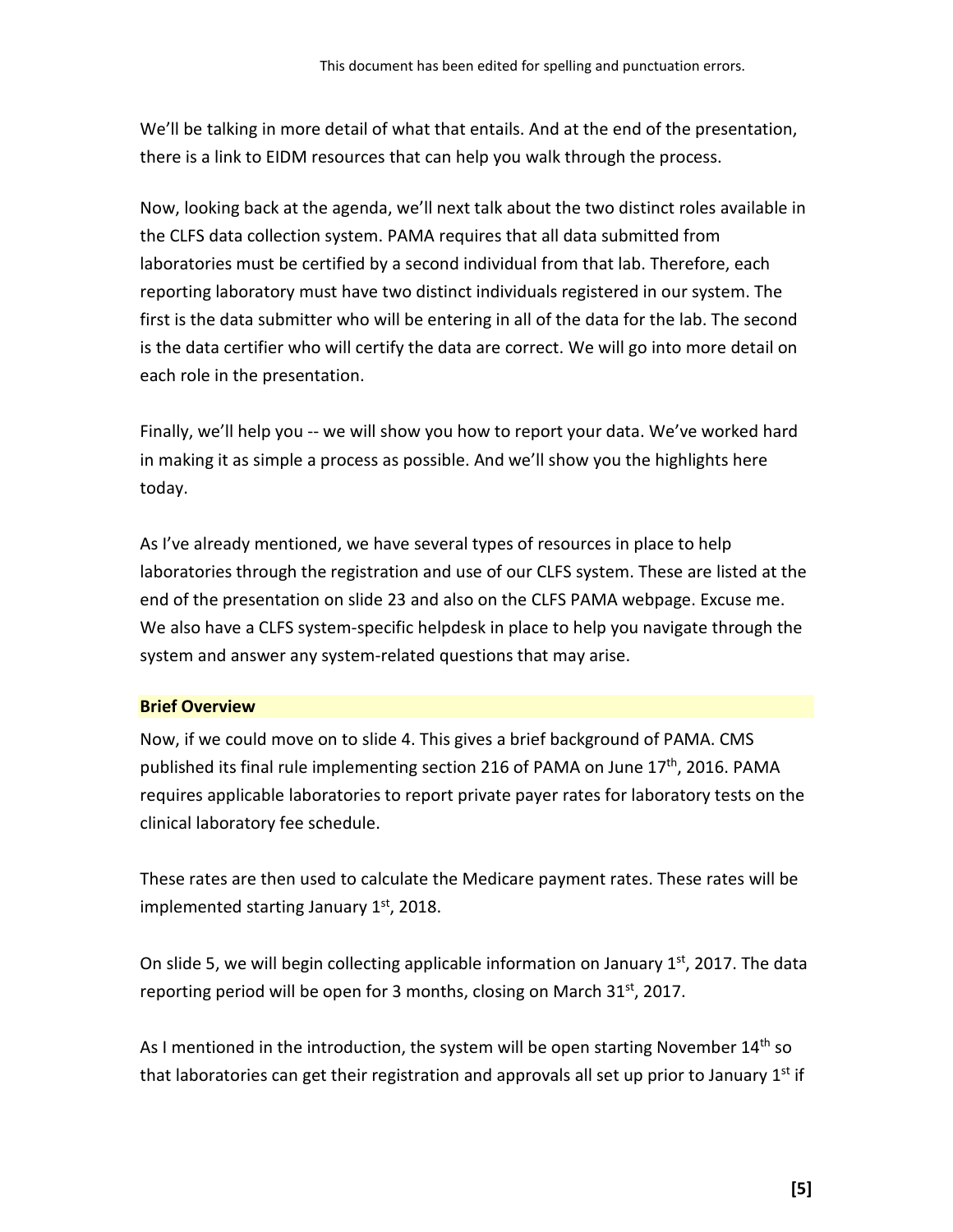they would like. However, data submissions should not be made until January  $1<sup>st</sup>$ , 2017. We do encourage laboratories to register early, however.

Now, I'd like to introduce Ray Lee who's our project manager for the development of this system. He will walk through more of the details on how to register and how to submit data.

#### <span id="page-5-0"></span>**Registration**

Ray Lee: Thank you, Sarah. So we'll be slide -- starting on slide 6, final registration. The first bullet is titled CMS Enterprise Portal. This is the actual hyperlink that takes you to the Enterprise Portal, where you will be registering for the system. The link is simply available through any web browser at [portal.cms.gov.](http://portal.cms.gov/)

Once you enter into – that web address into your browser, you'll go through a series of steps that we'll go through. One important side note is that when -- once you are registering for the system, the submitter role, the -- will need their information current within the CMS PECOS system.

The CMS PECOS system is the provider enrollment system. And your name must match, at least to a degree, we'll take some variances, but they need to match the PECOS system of record to complete your registration.

Another important note is that once you get to the portal, cms.gov, you'll need to register for a CMS EIDM username and password. The CMS username and password is different from the CMS Enterprise User Administration, EUA, account. So this is commonly, if you worked with CMS before -- is a four character account name.

This username and password may work for the portal. But this will not give you access to the CLFS data collection system. So if you do not have an EIDM account, make sure to create a new user registration for this type of account. An easy way to differentiate the two is that an EIDM username must be six characters or more unlike the EUA, which is four.

Once you have finished creating the EIDM username and password, you will be selecting a role for either the CLFS submitter or certifier. Once you request this, due to security matters -- measures, you will be asked to go through a remote identity proofing process.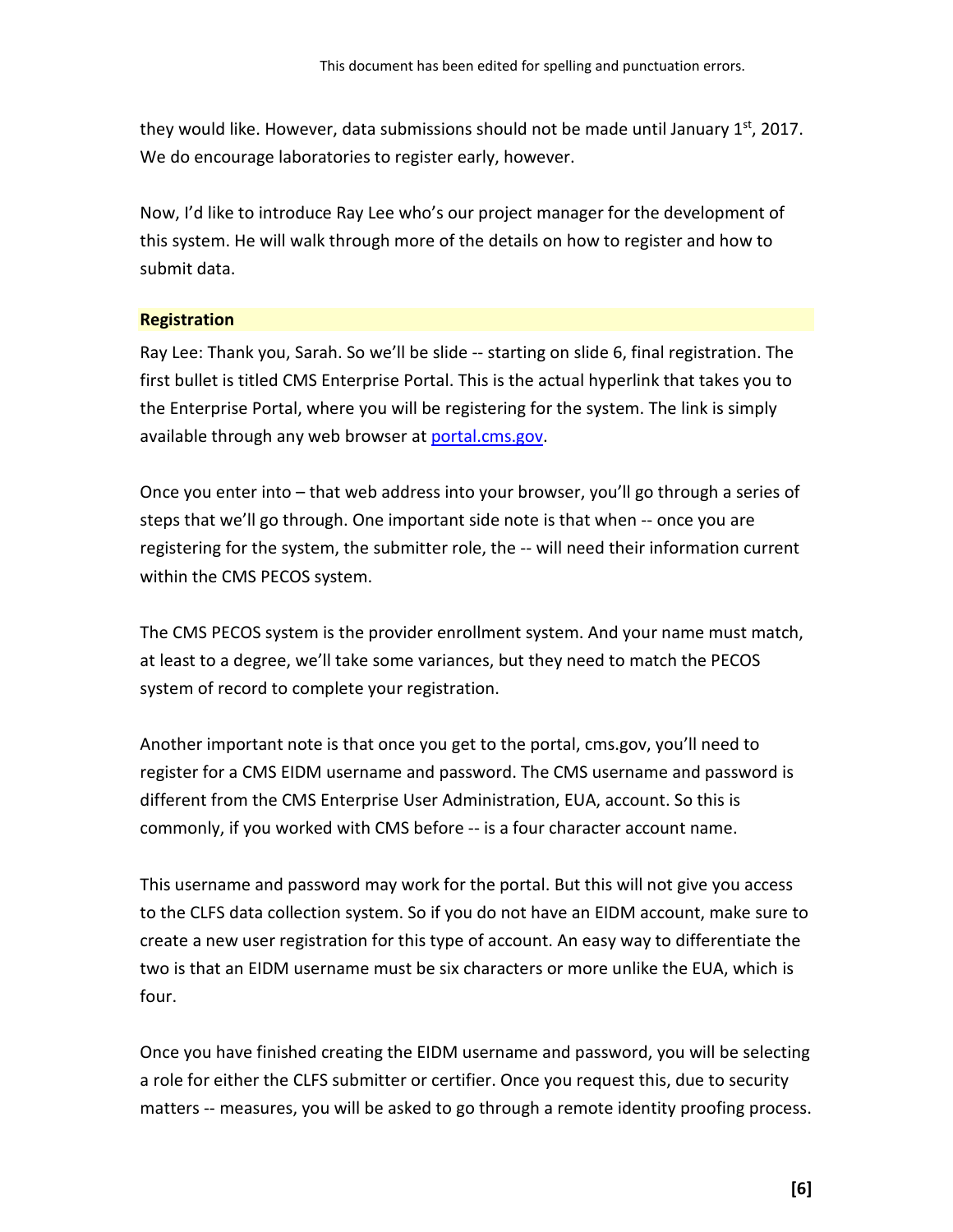The remote identity proofing process will ask you for information pertaining to yourself, such as your date of birth, your social security number, your address, your email, and your phone number.

Once you have completed this information, this will run a soft credit check based on your social security number and will ask you some verifying information about your individual, such as information about where you have last lived, information about your mortgage, etc. So in summary on registration, the two roles that you will be requesting -- is either for the submitter role or the certifier role.

If you advance to slide 7. After you have finished the registration process for your EIDM username and password, you will be asked to actually request the role for the system. The place to do this is from the request catalogue as shown in slide 7. Currently highlighted is the box called FFSDCS, which stands for Fee for Service Data Collection System.

If you look inside the box, there will be some helpdesk information if you require it. But most importantly, you will be clicking the request access button that is in that box. So it's important to note to select this box because, as Sarah mentioned, there are many systems that you may request access roles from but only this one will get you into our system.

If you advance to slide 8. After you click the Request Access button, there will be a dropdown that's pointed by an arrow right now toward the FFSDCS data collection system. If you click on the dropdown menu, there will be several roles that are listed in the box. The two that are relevant for data collection or reporting purposes for PAMA is the CLFS certifier role and the CLFS submitter role as identified by the arrow in slide 8.

Advancing to slide 9, titled Registration—Role Approval. After you have requested the specific role, after November 14<sup>th</sup>, please wait up to 72 hours where you will receive an email confirmation from the CMS portal and EIDM system that you have been granted access to either the CLFS submitter or CLFS certifier role. If you have any issues in terms of registration, please contact our application helpdesk via the information provided in the bullets below.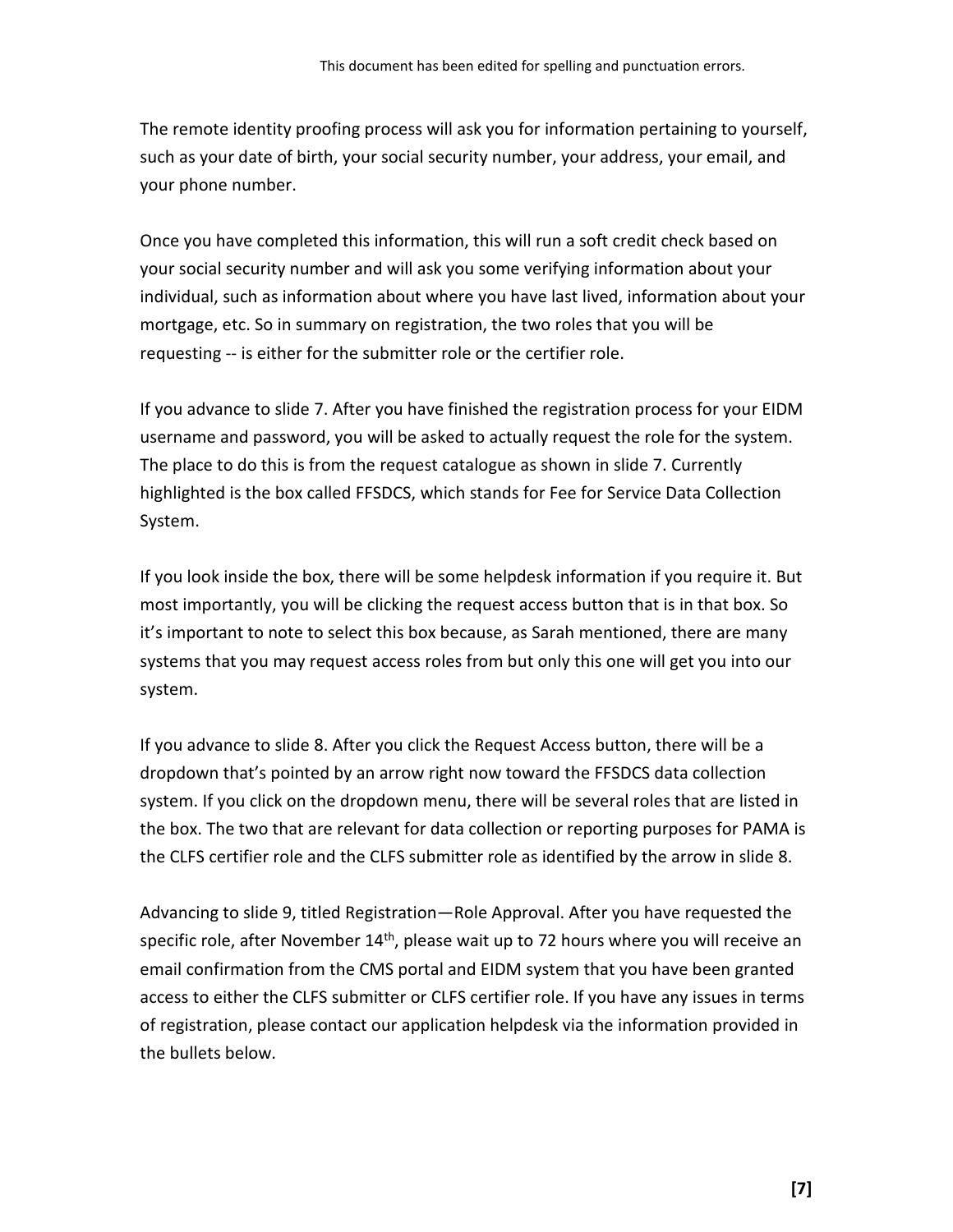Some common examples that you may be calling for are things -- are if your portal and EIDM account become locked based on not remembering your password or putting the wrong password in too many times. If you need a password reset, you can request that through our helpdesk, any basic registration questions, or any other problems related to system availability, or any other technical questions to get you into the website. If you ask a policy-related question to this helpdesk, you will likely be escalated to the policy group over at CMS, where they will return your answer directly.

Advancing to slide 10. After you have waited your up to 72 hours for your role access, you will come back into the portal, that cms.gov website, where you'll enter in your credentials. And if you have been successfully approved, you will see the following navigation menu in yellow that is depicted on slide 10.

If you hover over the Fee-for-Service Data Collection System, please click on the CLFS menu option circled in slide 10.

The one other thing to note is that there, after your remote identity proofing process during your registration and your role request, you will be asked to register a multifactor authentication token device. This is probably one of the more complex parts of registration. It is not depicted in this slide deck. But in our reference material I believe on page, on slide 23, there is a CLFS user guide that walks you through the exact steps that we're going through today, probably a little bit more in detail, step by step on how to register and how to register the token device.

Moving on to slide 11. Once you have successfully clicked on the CLFS link, you will be taken. And we will be talking about the CLFS submitter role to start. The picture depicted on slide 11 shows the first screen after you have selected Laboratory Information from the left-hand navigation. Here, you will be going through a secondary registration process to supply your laboratory name, your reporting tax identification number, as well as any NPIs that are associated to this reporting tax identification number, as well as any CMS certification numbers, CCNs, into the boxes in this screenshot.

These fields are validated by different rules. So make sure that your NPIs and CCNs as well as TINs are formatted in an appropriate fashion.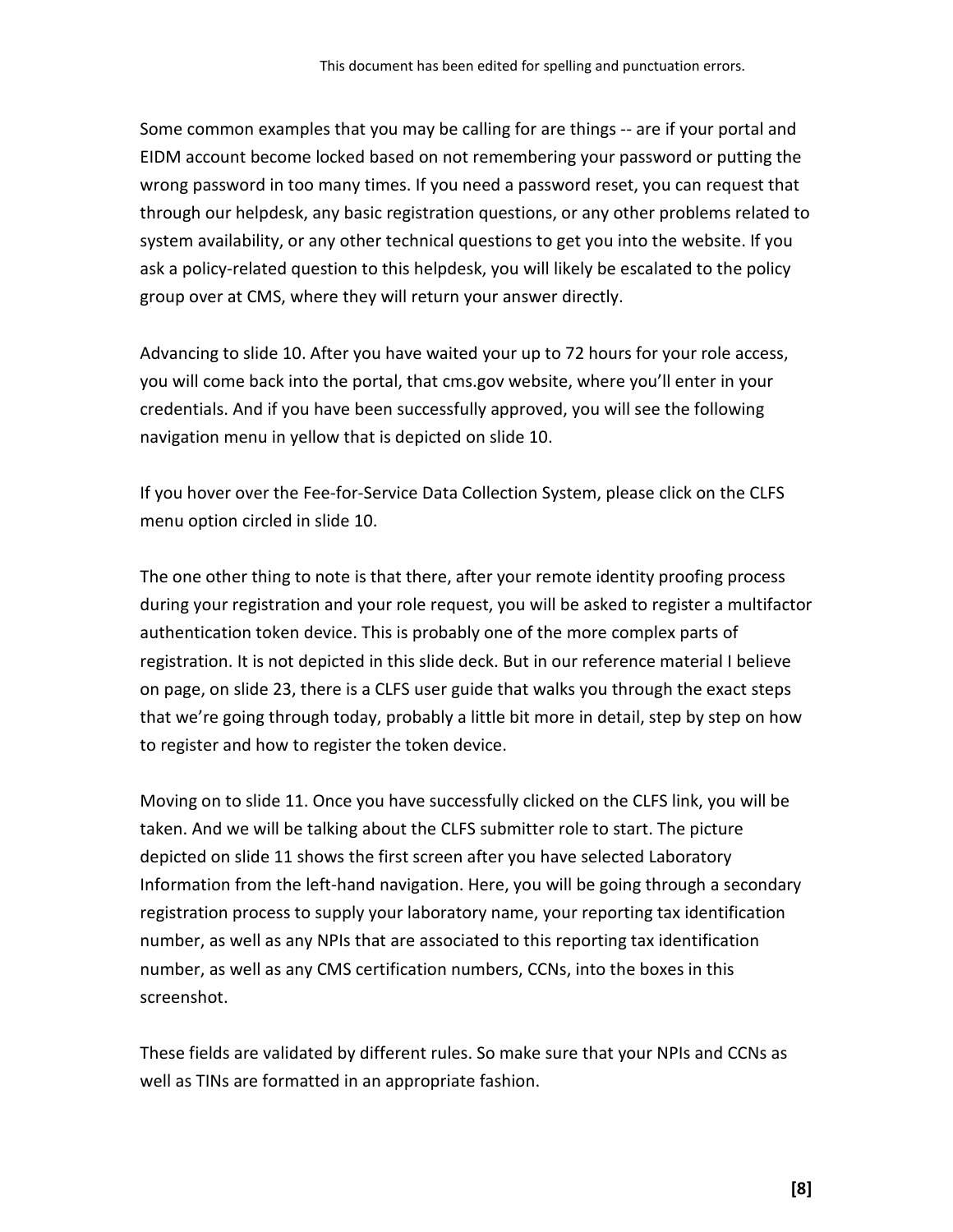Once you have hit the save button, the next step is to generate a one-time password. This one time password -- the objective for this is to establish the relationship between the CMS -- the CLFS submitter role individual to the CLFS certifier role. The submitter should click on this Generate One Time Password button, which will give you a string of characters that should be either copied and pasted via email or spoken directly to the certifier so that they may continue and complete their registration process.

Moving on to slide 12. Slide 12 talks about the PECOS identity verification that will happen in the background. Once you hit Save as a submitter, the information and your name will be submitted to the PECOS repository and, based on that validation, will report success on that registration process.

The one time password that we talked about on the last slide is depicted below with an arrow pointing to the letters in green. This string of characters is valid for 1 week upon generation and must be shared with a certifier so they may complete their registration.

If 1 week lapses, you must log back in to the same registration page, and you can simply hit the Generate One Time Password again to generate a new one time password to share.

#### <span id="page-8-0"></span>**Data Submission/Reporting**

Moving on to slide 13. After you have completed your registration process, you are now ready for data submission or data reporting. There are two easy options that you can choose from in the left-hand navigation menu.

The first one is via file upload. And the second option is manual entry of that applicable information.

Moving on to slide 14 to see some of the options and some of the details associated. On slide 14, the first bullet is Option 1, the data upload. So this is –there is a template available at the PAMA webpage in the URL listed on this bullet where you'll be directed and can download a CSV file. A CSV file is a comma-separated file where we have the appropriate data fields marked as a header, which should not be changed. But additional rows can be added via comma-separated rows right below.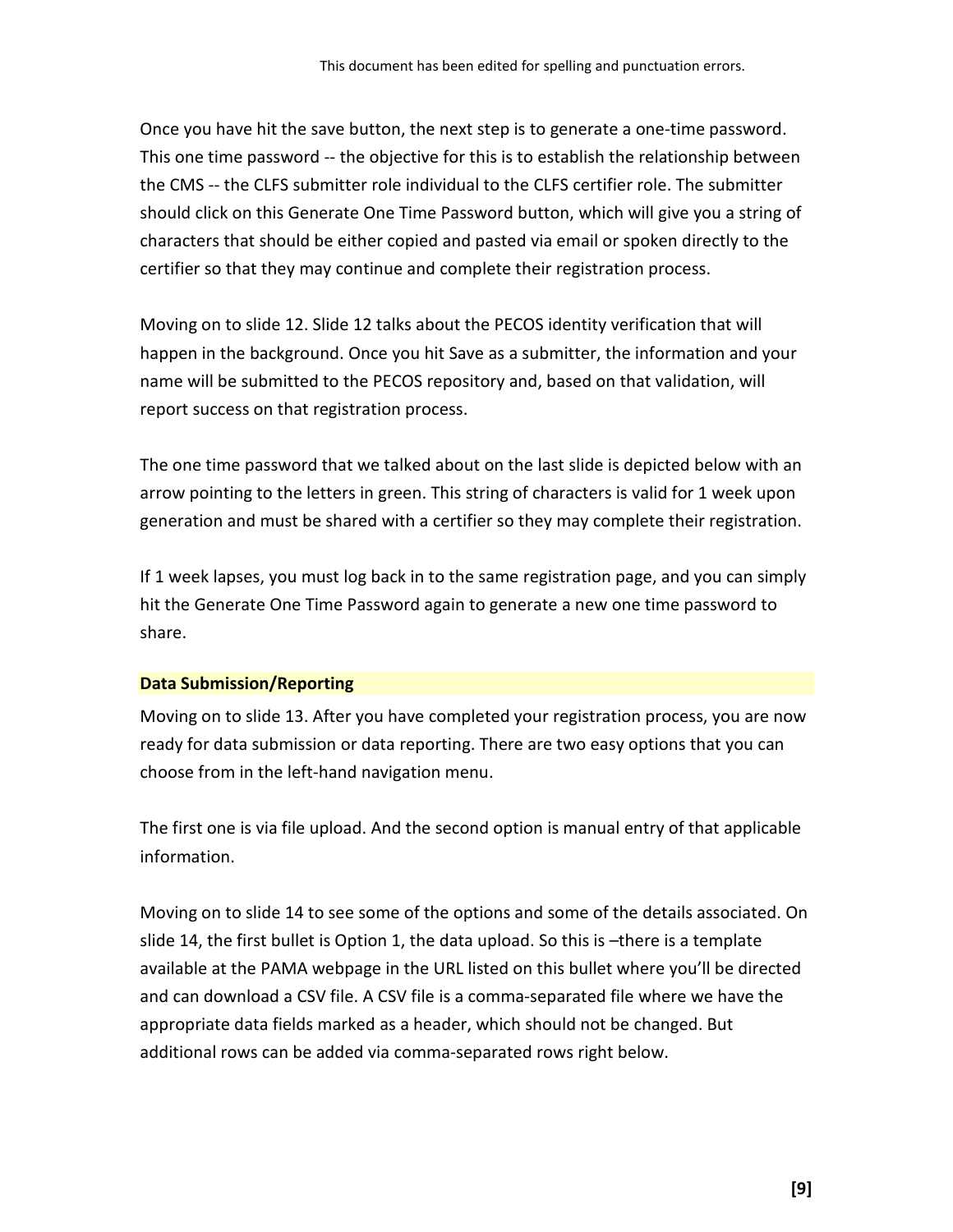This is the best option if you have a large number of -- amount of data that you need to submit into the system. If you have a small amount of data or fewer records, the option -- the better option would be manual entry. For manual entry, we have a series of web screens where you are able to add data similar to the upload fields to go through and go -- also go through the data validation steps. So we'll be going through a little bit more detail on each of these options.

Slide 15 shows a depiction of the data templates that you'll be using to submit the data. For this example, we have opened up the CSV data templates using Microsoft® Excel®.

Opening up the Microsoft -- in Microsoft Excel, I see five -- I see actually four column headings. The first is for the HCPCS code. The second is for the payment rates. The third is for volume. And the last is for the National Provider Identifier.

Going a little bit more into detail on the specific columns, column A for the HCPCS code, the HCPCS code is a list of CLFS HCPCS codes, which is available online at the CMS CLFS PAMA regulations webpage. If you would like a reference on which codes out of all of the CMS HCPCS codes that CLFS deals with, please visit the PAMA regulations page.

If an applicable laboratory has more than one payment rate for the same private payer for the same tests or more than one payment rate for different payers for the same tests, the reporting entity will report each such payment rate and volume for the test at each such rate. The system will accept duplicate HCPCS codes within your submission.

Column B, which is for the payment rate -- this number is a number value that must include two decimal places. For more information on the definition of payment rate, please refer to our frequently asked questions list on the CMS CLFS PAMA regulations webpage.

Column C is for the volume of each test at a particular payment rate. This number should always be a whole number or rounded to a whole number to be populated into your submission.

Column D is for the National Provider Identifier, or NPI, which is associated with the specific volume and payment rate for each row. Each column must be formatted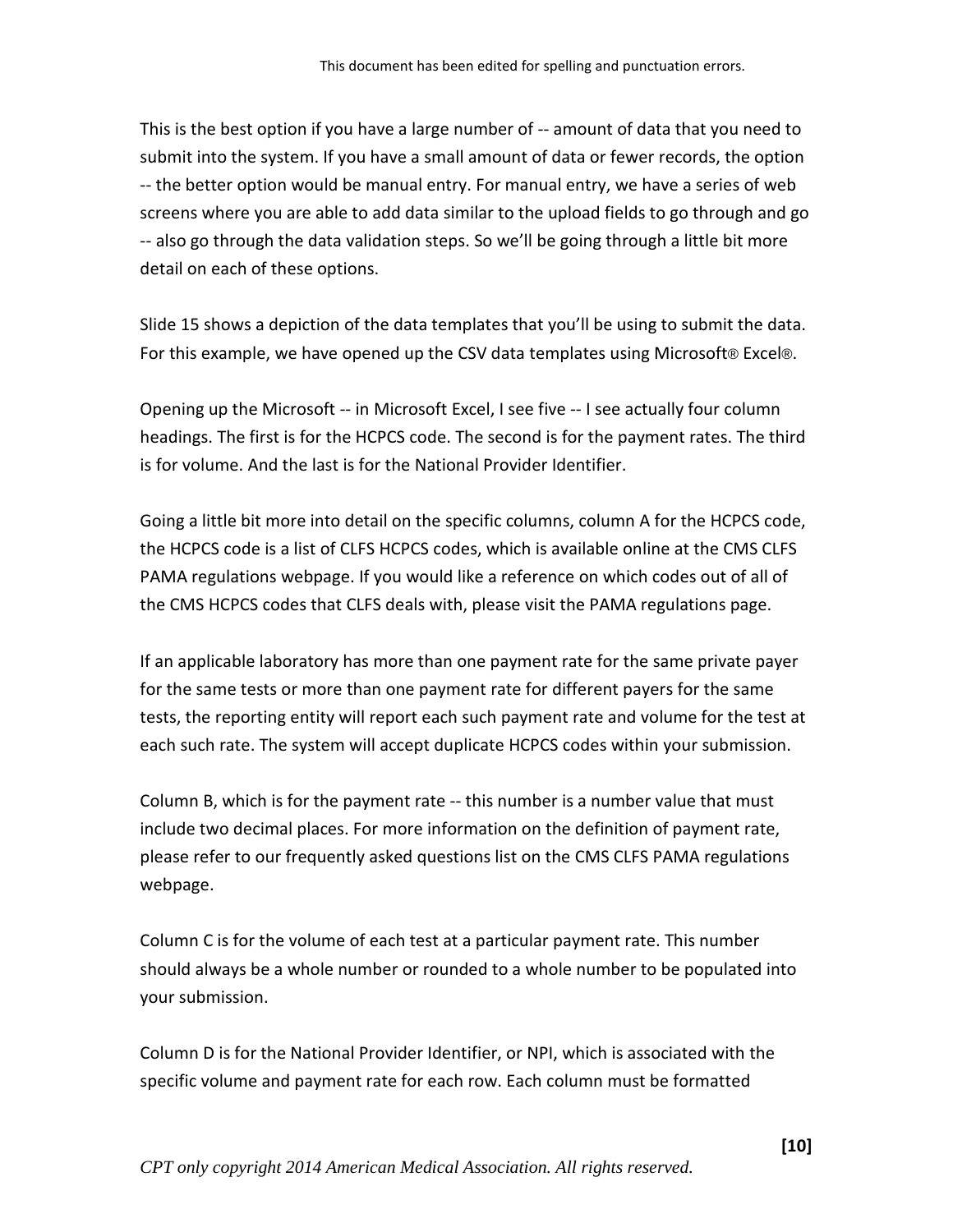correctly. And this is explained at the top of each column and in all of our user guides referenced on slide 23.

None of the columns should be -- have decimal values except the payment rate, which must have two decimal places. The system will ask you to correct any formatting errors before it will accept your data.

Slide number 16 is a depiction of that same data template. But we have opened it up in a text editor such as Notepad. Here, I'm able to see some of -- a little bit in a more simplified format the exact headings that are required as well as a sample list of data that conforms to the rules that we have specified.

Some of the recommendations based on if you are working directly with Microsoft Excel is that you must convert all of your fields to text by selecting the Format Cells and going to the "text" option. If you don't, you may not be reporting all of your data in the required format as Excel will sometimes round and display formatting that is not accurate with what is actually in your file.

To preview this, you may as a secondary option open up your CSV file within a text editor such as Notepad. If you are generating this data template from a larger system or database, please verify your submission via text editor to complete the process.

We'll now move on to slide number 17, which walks us through the upload process of that file. So if we take a look at the screenshot that is on the right side, and we take a look at the -- where that first table is and the red arrow, there is a box right below it that says Browse. And it says Upload Data.

You'll click the Upload Data button to search for your file that conforms to the data template requirements and hit the Upload Data button. The system will then accept your file, pass it through the validation of rules, and will give you the results of your submission below. If any of your rows do not pass the validation rules, you will receive a result, which is circled in the table below, of why it did not pass validation. Your rows will not be saved unless all of your rows have passed validation. Once they have passed validation, the system will automatically save your submission into the database.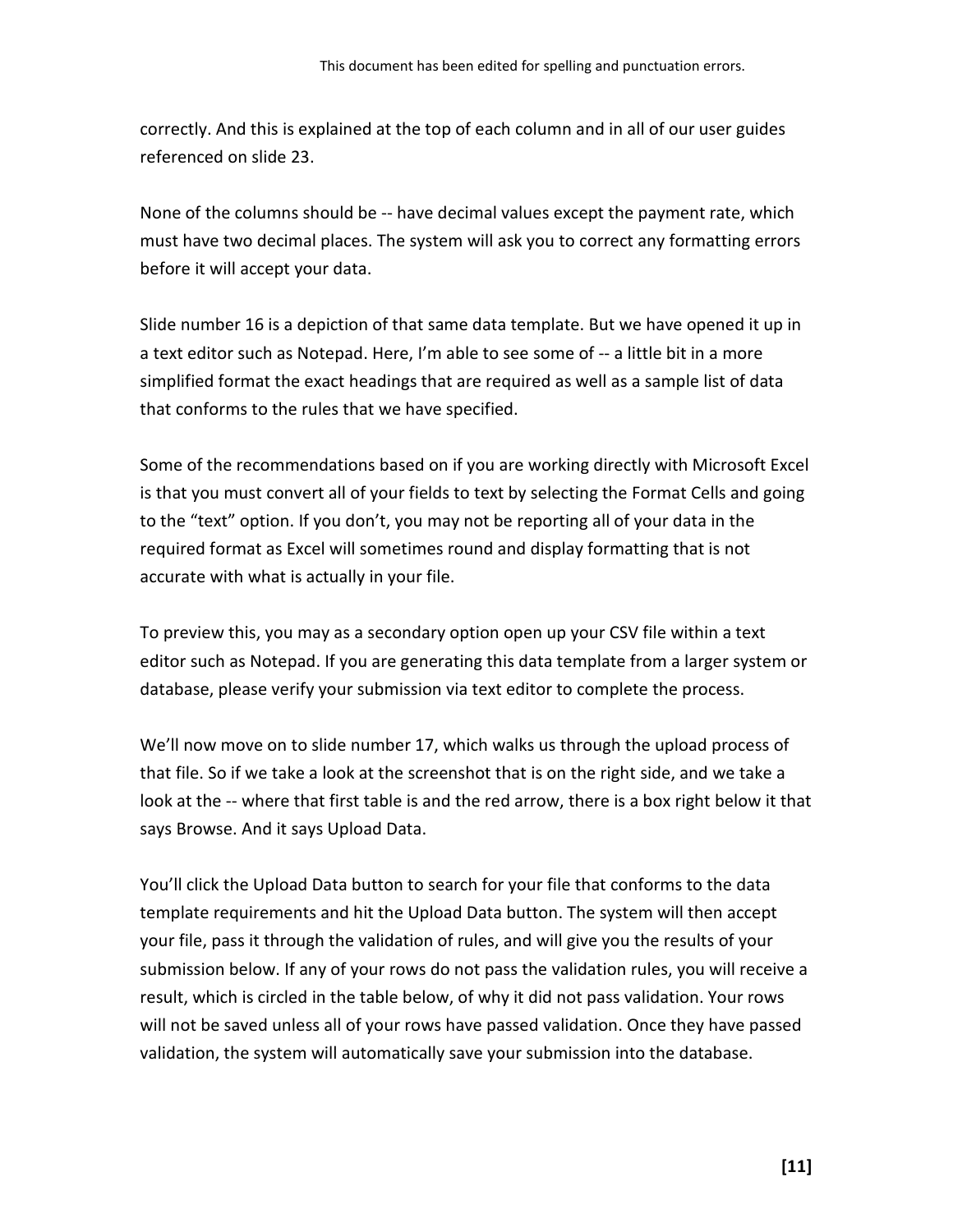Moving on to slide number 18. Slide 18 depicts the manual entry option for data submission. So if you have a fewer amount of records or if you would simply like to view the information that you have already submitted for the CLFS data reporting period, simply go to the Manual Entry Applicable Information in the left hand navigation, as shown on the screenshots.

Here, you'll be presented with the four fields with up to five records that can be entered in on the screen. If you need to enter in more than five records, simply hit Add More, which will give you five more records at a time until you have the sufficient number of records for you to manually enter the data.

Moving on to slide 19. Slide 19 is for any data corrections for once you have uploaded any information via the upload screen or the manual entry screen. If you select the Edit and View Data button from the left-hand navigation on the side, you'll be presented with all of the data that you have successfully entered up to now.

From here, you'll be able to manipulate any of the data if there are corrections needed or remove any rows using the Remove icon that is on the last column of this table. You may also search or sort based on either the HCPCS code or the NPI. Also, there is a search feature for any HCPCS codes in the upper right-hand portion of the screen if you need to narrow it down to a certain HCPCS code. Contextual help is available at the upper right-hand of any screen if you need help on any actual page of the application itself.

All right. Next, we'll focus on the CLFS data certification role. The data certification role also goes through the EIDM registration process. And they will have registered or requested the role as CLFS certifier.

Once they are successful, they'll go through a similar registration process as a CLFS submitter. The differences here are depicted in the screenshot on the bottom of slide 20. The certifier must successfully enter in the name of the lab as well as the reporting tax identification number and, where the arrow points, the one time password that was supplied by your CLFS submitter for your organization.

Moving on to slide 21. After registration is complete of the certifier role, you will go to the left-hand navigation of the screen and select the certification menu option. This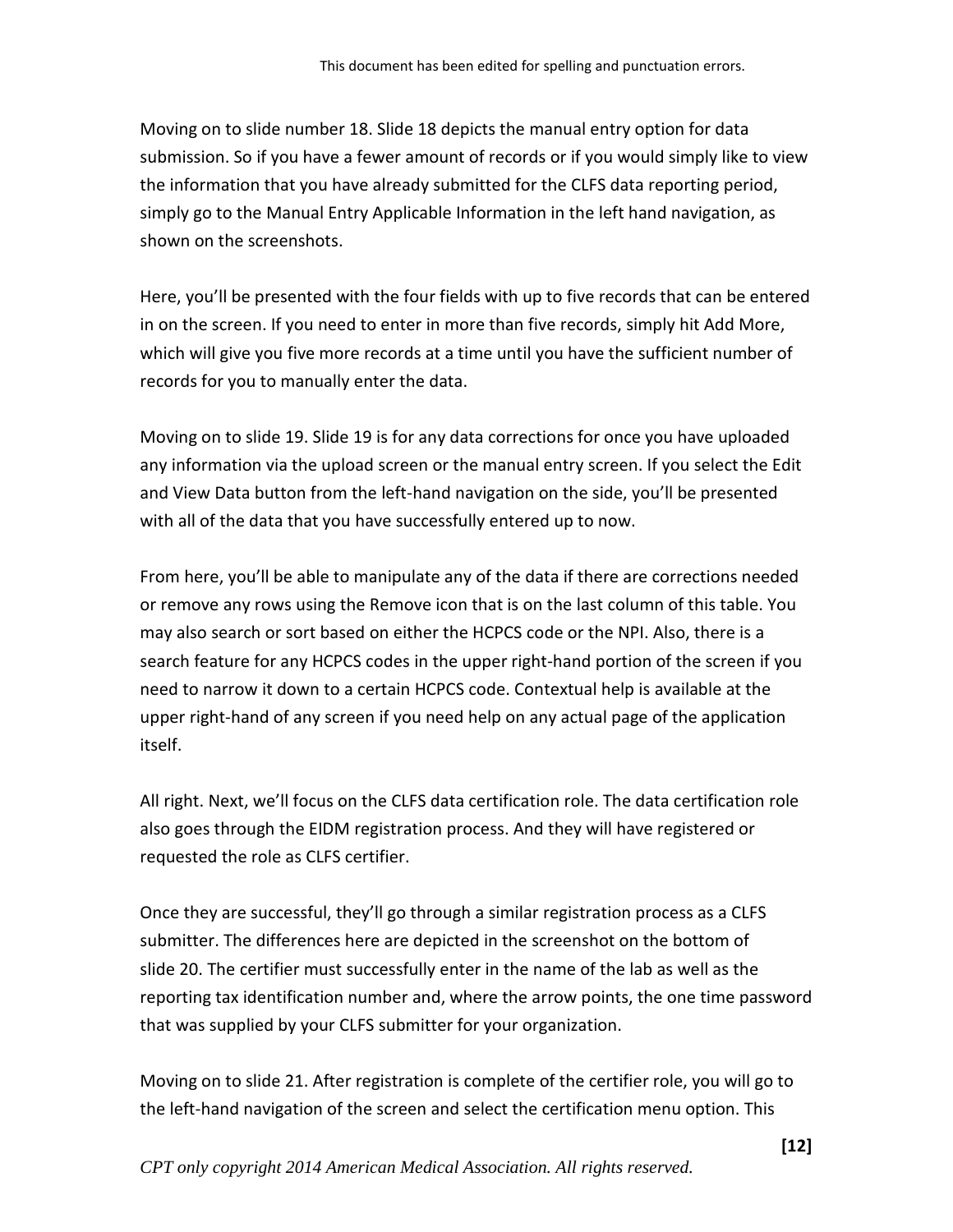option will give you all of the saved records that the CLFS submitter has put into the system to this point in time.

The certifier now has the ability to review any of this data. And if any corrections are needed, they will need to work with a submitter so that the submitter will have to correct the data. The certifier simply has the option to register and to review the data but not to modify any data.

Once the review is complete, the certifier will press the Certify All button, as depicted with the arrow on the screenshot on slide 21. After the Certify All button is pressed, a disclaimer with the attestation statement will be presented to the user. And they will submit the data to CMS.

Slide 22 talks about the various constraints presented for the CLFS data certifier. The first one is that they -- the certifier cannot make any edits to the data. If changes are necessary, they must contact the data submitter to make changes for the organization. Then once the data submitter makes any edits, the certifier must then re-review and certify that data. Once the data are certified, that data is now not accessible to the laboratory until the next reporting period.

I'm going to turn over the presentation back over to Diane to go through the rest of the presentation.

# <span id="page-12-0"></span>**Keypad Polling**

Diane Maupai: Thank you, Ray. You will see on slide 23 links to many at -- much of the reference material, and again the email address and the phone number of the helpdesk. So at this time, we're going to pause for a few minutes to complete keypad polling so that CMS has an accurate count of the number of participation -- participants on the line with us today. Please note there may be a few moments of silence while we tabulate the results. Holley, we're ready to start polling.

**Operator:** CMS appreciates that you minimize the Government's teleconference expense by listening to these calls together using one phone line. At this time, please use your telephone keypad and enter the number of participants that are currently listening in.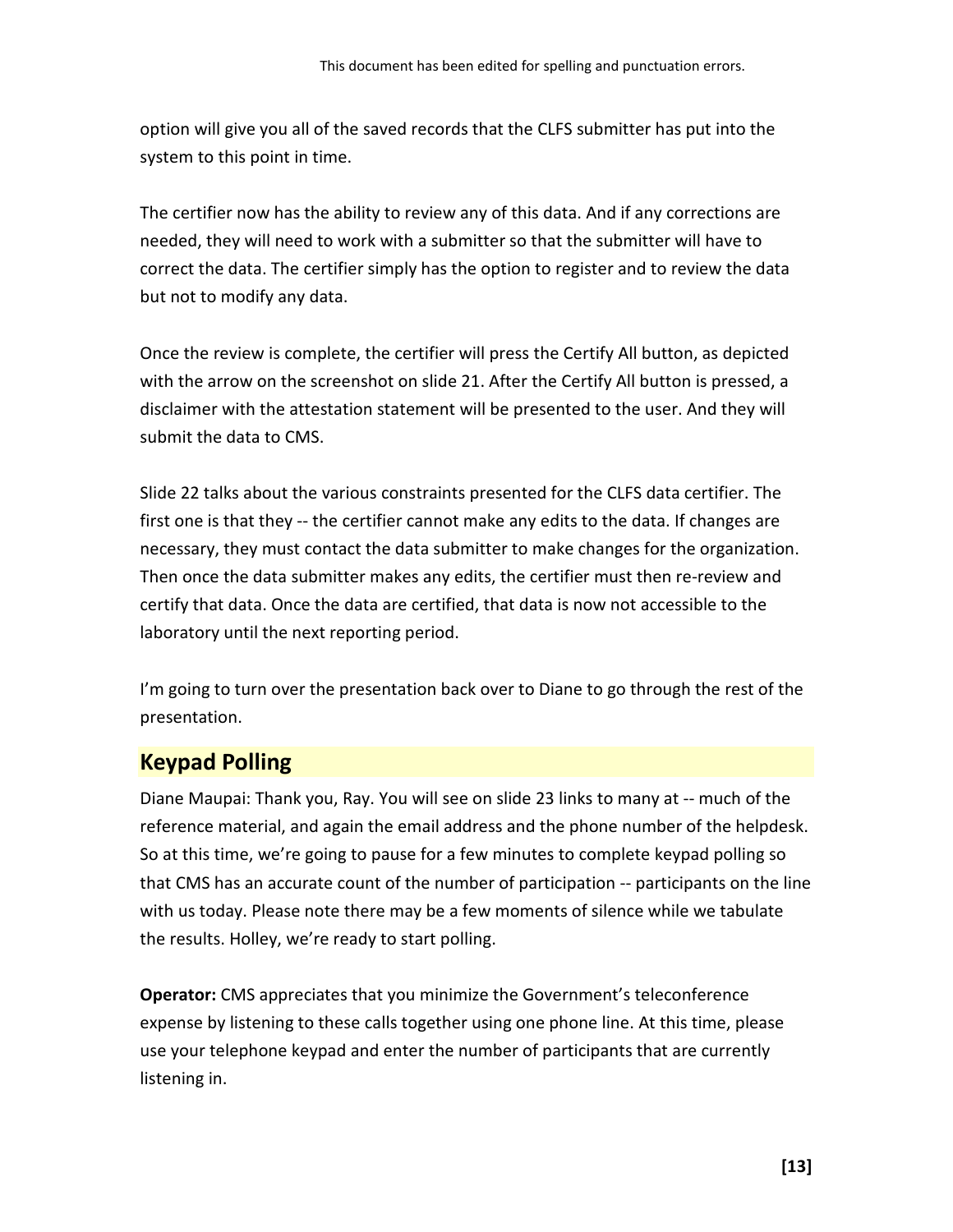If you are the only person in the room, enter one. If there are between two and eight of you listening in, enter the corresponding number. If there are nine or more of you in the room, enter nine.

Again, if you are the only person in the room, enter one. If there are between two and eight of you listening in, enter the corresponding number. If there are nine or more of you in the room, enter nine. Please hold while we complete the polling. Please hold while we complete the polling. Again, please continue to hold while we complete the polling.

<span id="page-13-0"></span>Thank you for your participation. I'll turn the conference back over to Diane Maupai.

# **Question-and-Answer Session**

Diane Maupai: Thank you, Holley. Our experts will now take your questions.

But before we begin, I like to make two points. First, I'd like to remind you that this call is about the data collection system. Questions of a policy nature, you can find information on the PAMA webpage. There you'll find links to FAQs and other guidance. And that link is found on slide 23.

The second thing is to remind you that this call is being recorded and transcribed. Before asking your question, please state your name and the name of your organization. In an effort to get to as many questions as possible, we ask that you limit your question to just one.

If you would like to ask a followup question or have more than one question, you may press star, one, get back into the queue. And we'll address additional questions as time permits.

All right, Holley. We're ready to take our first question.

**Operator:** To ask a question, press star followed by the number one on your touch-tone phone. To remove yourself from the queue, please press the pound key. Again, that's star, one to ask a question. Remember to pick up your handset before asking your question to assure clarity.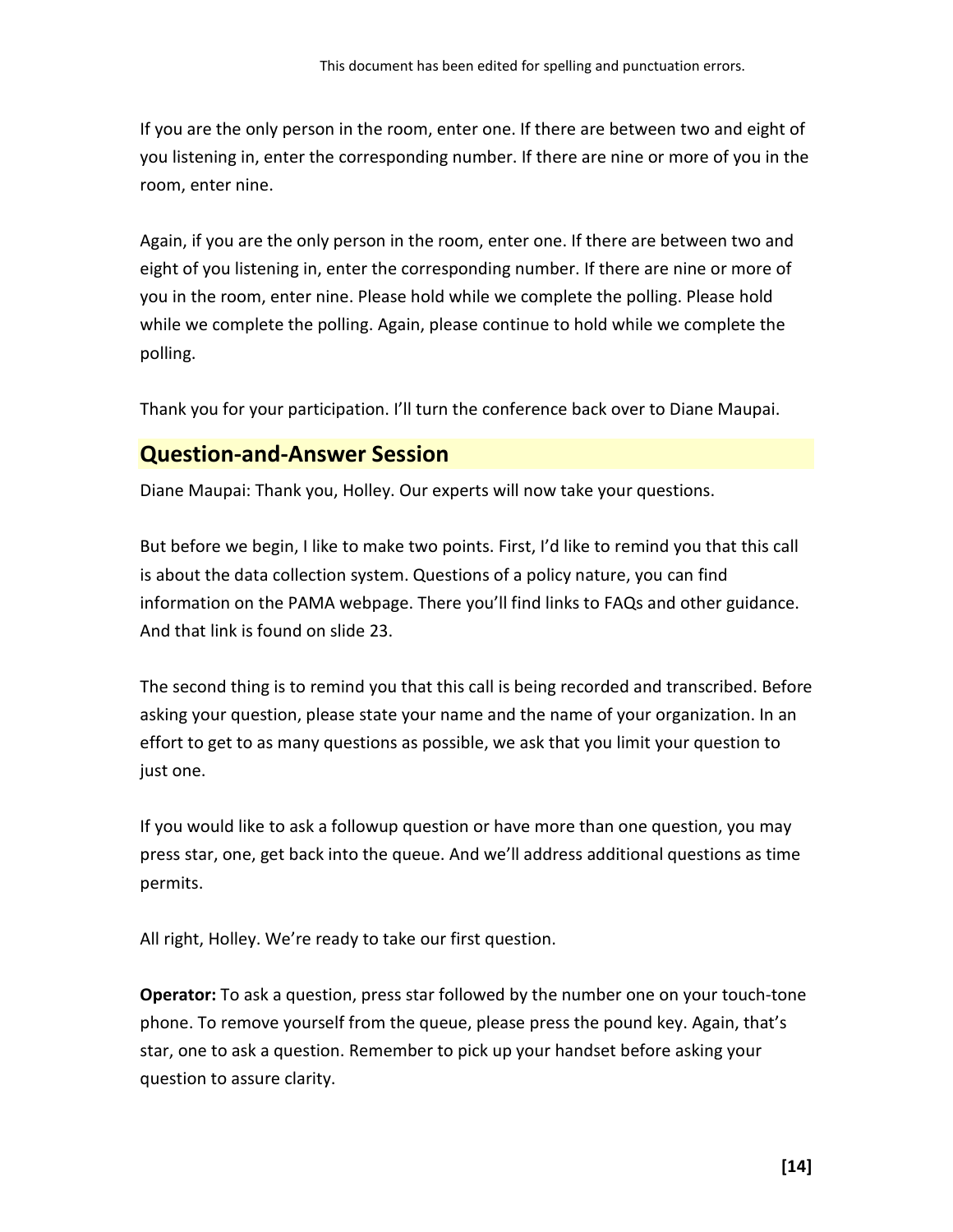Please note your line will remain open during this time you're asking your question, so anything you say or any backgrounds noise will be heard in the conference. Please hold while we compile the Q&A roster.

And our first question will come from the line of Mike Hatt.

Mike Hatt: Hello. Yes. Can you hear me?

Diane Maupai: Yes.

Mike Hatt: Okay. I had actually two questions. I apologize. One is to register, that is only for those labs that will be submitting data. Correct? Not all labs need to register.

Sarah Harding: That is correct, yes.

Mike Hatt: Okay. Thank you. Then my second question, on slides 16 and 17, it seems that one of the criteria is on the five numeric characters for the volumes, but yet the examples show more than five characters. And on slide 17, it looks like it could be an error if it's more than five characters. Some of these labs are going to have more than five characters. How do you deal with that?

Sarah Harding: This is Sarah. And I think you have just revealed one of the characteristics of having a brand new data collection system.

I think you're absolutely right. And I can only thank you for pointing it out to us. We will make sure -- I have -- my understanding is the system is actually indeed set up to accept volumes larger than five characters. And that the delineation, the instructions may not have been edited to reflect that. So we will certainly make sure that that is the case. So thank you.

Diane Maupai: Thank you.

Mike Hat: Thank you, Sarah.

**Operator:** And our next question will come from the line of Suzanne Brusseau.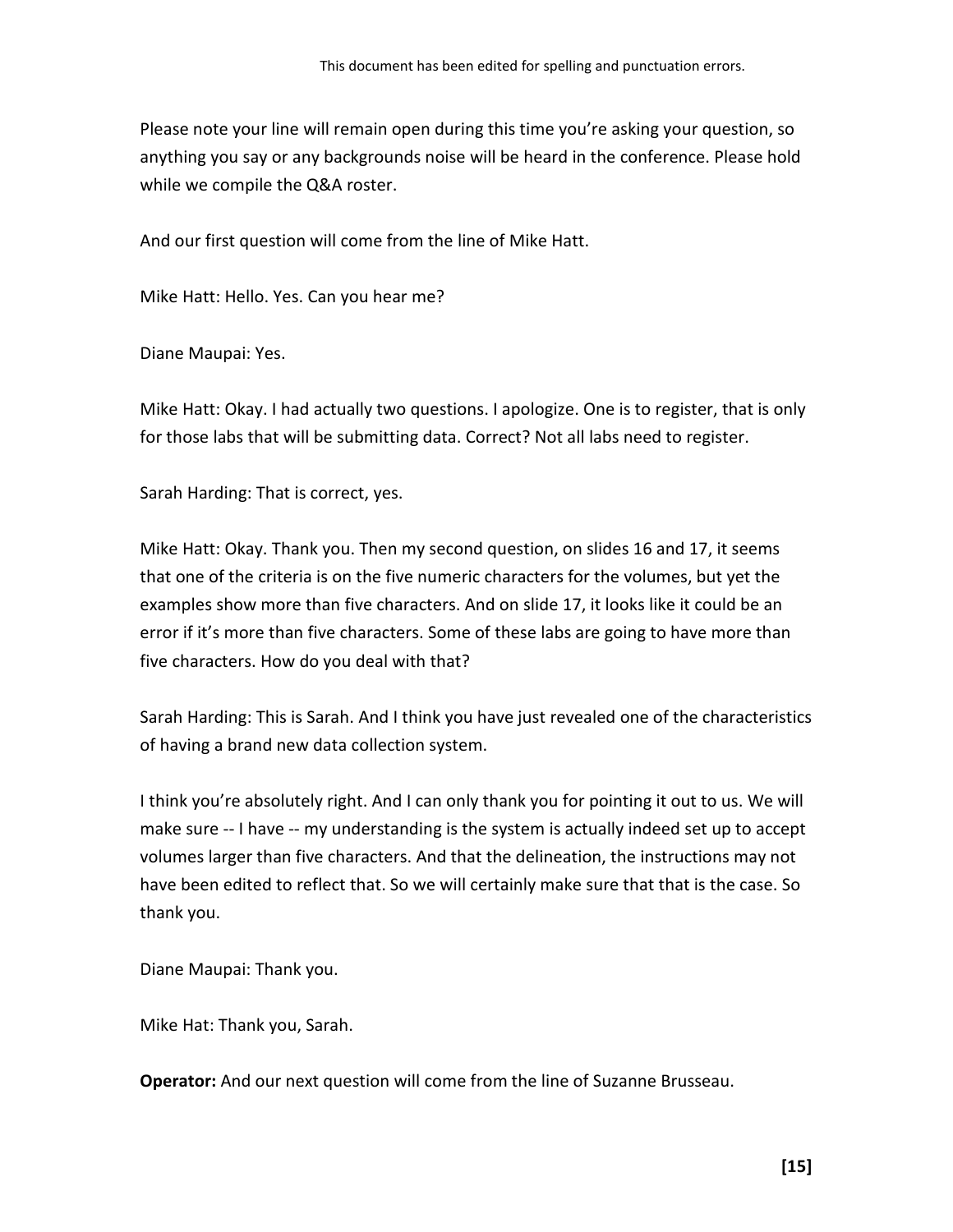Suzanne Brusseau: Hello. I see on one of the slides that the certifier must be the president or CFO of the lab. It cannot be like our administrator of the office on which we have the lab?

Sarah Harding: This is Sarah again. And thank you for -- thank you for pointing that out. The rule -- the final rule that was published in June did say that the certifier can be somebody who is appointed by the -- by the lab who is in a place to make that attestation.

Suzanne Brusseau: Okay, good.

Sarah Harding: So, yes, that is fine. The only real requirement -- well, I mean there are several real requirements. But the important requirement is that the certifier and submitter do have to be two distinct people. So you cannot submit it and then certify it yourself. That does have to be an appointed person.

Diane Maupai: Thank you, Sarah.

**Operator:** And our next question will come from the line of Elizabeth Bunda. Elizabeth, your line is open.

Elizabeth Bunda: On slide 6, there's remote identity proofing -- I believe the first part was a credit check. And what else did they say was part of that?

Ray Lee: This is Ray Lee. The credit check is a soft credit check. And it will simply ask you four to five questions based on your credit reports. There are no more -- there are no more questions other than the -- your identifying information such as your social security number, address, email, phone number, and your name. I think …

Elizabeth Bunda: Okay.

Ray Lee: …that's the extent of the IEDP.

Elizabeth Bunda: Did I misunderstand something about the mortgage?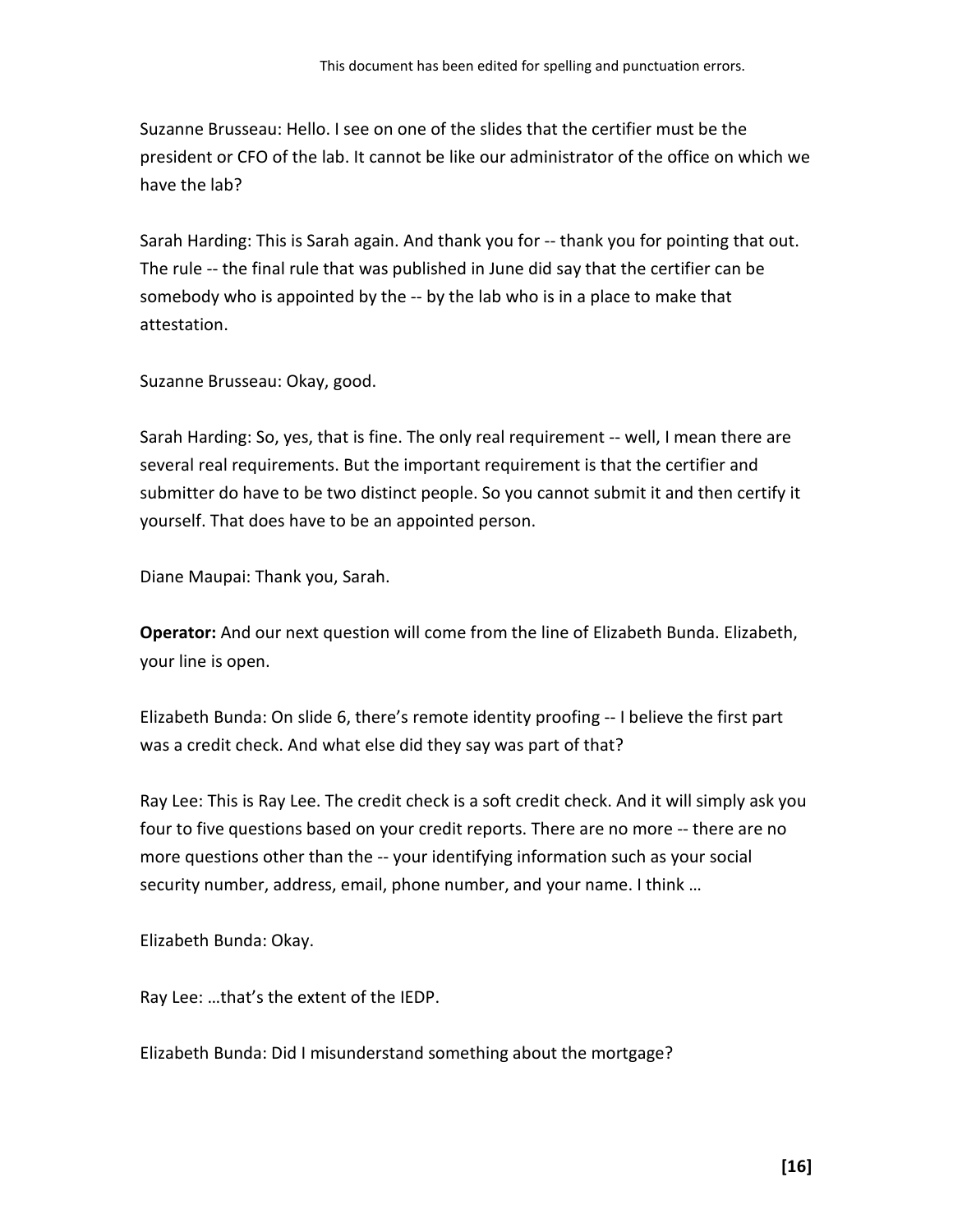Sarah Harding: This is Sarah. So a type of question that is asked by any organization that's doing a soft credit check—it's not just us. But, so Ray was giving an example of a question. It might say -- it might list five banks as a multiple choice question and say, "Which of these banks did you recently take a mortgage with?" And you have to choose the correct option of those five.

Similarly, a question might be they'd list four streets. And they'd say, "Which of these streets have you at one time lived in your life?" And so it's mainly -- and so all it is is - it's a check against the information that your credit -- it -- quite frankly, it's what is on your credit report. So it's checking information against what they're getting from Experian.

Elizabeth Bunda: …only paid through the clinic, not to me personally.

Sarah Harding: I'm sorry. Say that one more time.

Elizabeth Bunda: I guess my -- I'm not clear on why they need to check my credit for information on monies that are paid to the clinic, not to me personally.

Sarah Harding: So the identity proofing has to do with assuring that you are who you say you are, the individual who you say you are. So it is a process that is required by CMS in having a system like this. And again, it's -- it's something that is used to confirm the identity of the person wishing to gain access to a Government system.

Diane Maupai: Thank you, Sarah.

Elizabeth Bunda: Ok, thank you.

**Operator:** And our next question will come from the line of Jane Evans.

Jane Evans: Our question was the same. It was about the credit check and the need for that when there's plenty of other ways to identify that we are who we say are without doing a credit check. And that was our question, was we still don't really understand the need for that.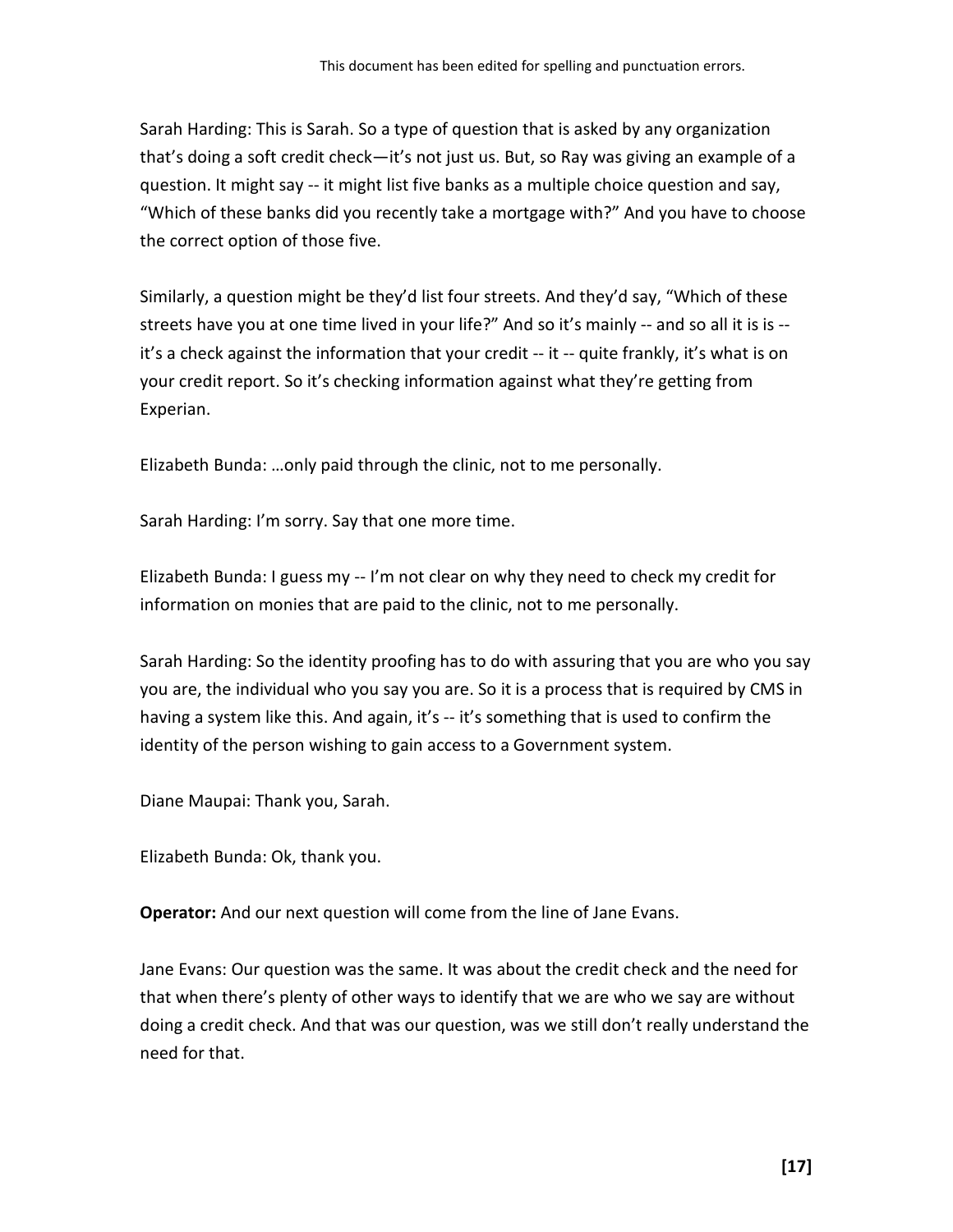Ray Lee: This is Ray Lee. So just to add more on that. Even if the submission is on behalf of an organization, based on the security guidelines that are presented by FISMA and the CMS ARS standards, any system that is classified as moderate—which this system is because it contains the PII, for personally identifiable information, as well as the trade confidential information—we are mandated to go through a remote identity proofing process, which for CMS involves the soft credit check. There, we do not have any other options other than this.

Diane Maupai: Thank you, Ray.

**Operator:** And our next question will come from the line of Richard Fairley.

Richard Fairley: Hi. Thanks for this call. I just need some clarification on the collection of the data. It seems either I'm misinterpreting this or it's as overwhelming as I think.

We're a physician office laboratory. We probably do -- we're pretty robust. We do 150 different laboratory tests. We probably have at least 50 or more insurance payers.

Each individual insurance payer may have 10 or 15 different payment amounts for -- a potassium may be \$3 in their fee schedule. But depending on what other tests they had that day, it might be \$2.27 one day -- one time. And then they come back again with some other test. And it's 200 -- \$2.87 the next time. I don't see how we could possibly check all the reimbursements for all the payers for all the tests. It just seems overwhelming to me.

Diane Maupai: Please give us 1 minute to confer.

Richard Fairley: Okay.

Diane Maupai: Okay. We're back on the line.

Sarah Harding: This is Sarah. And I do very much appreciate the question. And the -- you know, the first question to ask is to determine whether you do have an applicable laboratory. And then the second is to consider, yes, all of the information that would be considered to be applicable information.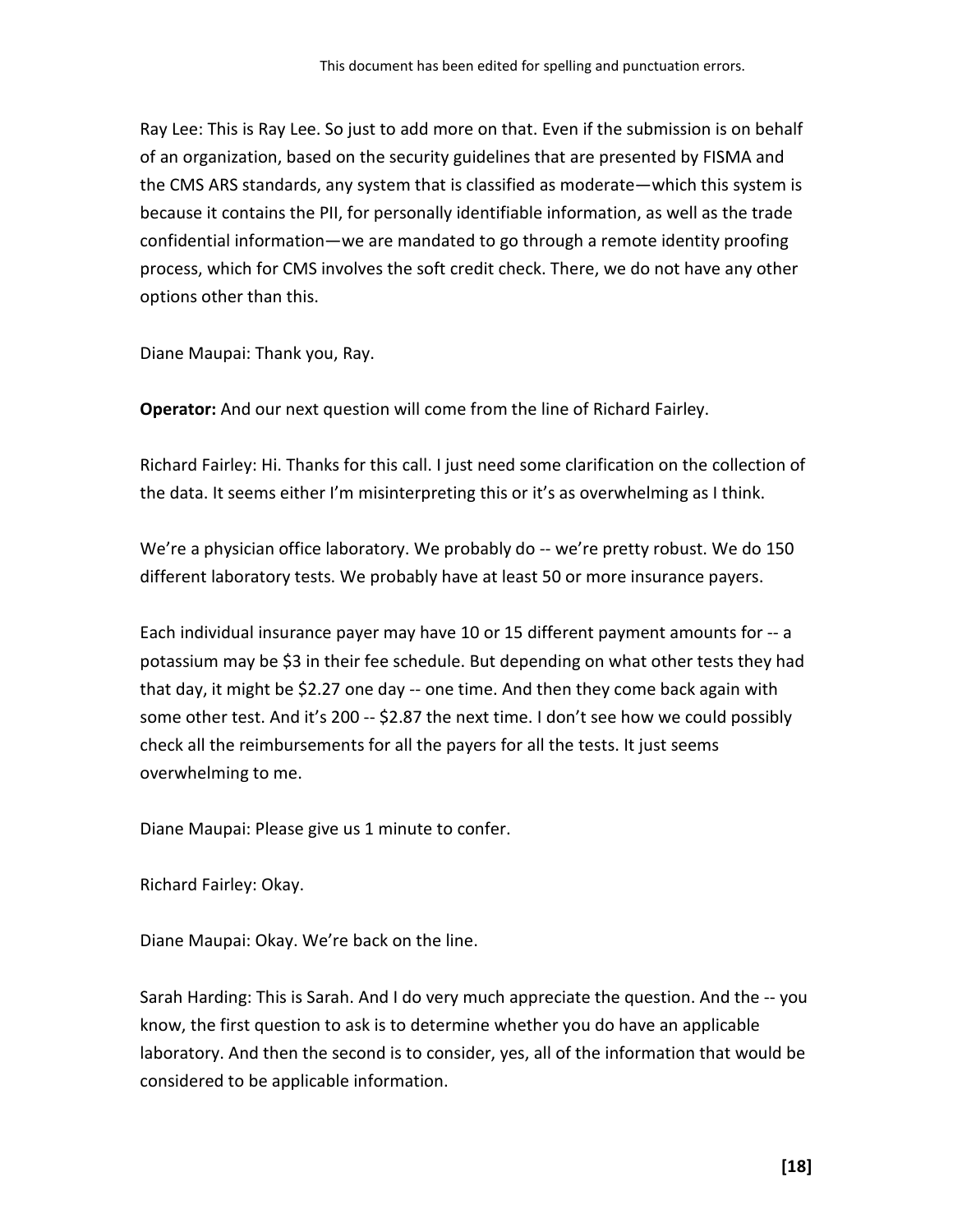We do expect some labs to be reporting quite a high volume of information. But I would strongly encourage you to look at the -- both the frequently asked questions as well as the sub-regulatory guidance to insure that you do have a clear understanding of what is entailed.

Diane Maupai: Thank you, Sarah.

Richard Fairley: Okay. And one quick follow up to that is the – from my understanding is that generally physicians are registered in PECOS but other people aren't. So my finance director isn't and my lab director, nurse manager isn't, lab manager isn't. How do these people become submitters if they're -- can they register in PECOS when they're not physicians and nurse practitioners and such?

Ray Lee: So this is Ray Lee. In terms of the PECOS information, there -- the primary on each provider is the authorized official. But there are several other name fields that can be populated for the designated officials on the various positions. So we will be matching on any of those name fields that are in PECOS that are -- that are applicable.

Richard Fairley: Okay.

Diane Maupai: Thank you, Ray.

**Operator:** And our next question comes from the line of Mary Jane.

Mary Jane: This Mary Jane with Family Care Partners. Just a question on -- we're a primary care office. So we can submit under the group NPI rather than the individual NPIs is my question?

Sarah Harding: So this is Sarah. I would encourage you to look at the frequently asked questions on the PAMA webpage. It specifically talks about this question of which NPI within an organization.

Mary Jane: Okay. And then you indicated, you know, offices or entities would have multiple lines for the same CPT code. So would we list those all together for the multiple payers or is there -- do we do a different page for each payer?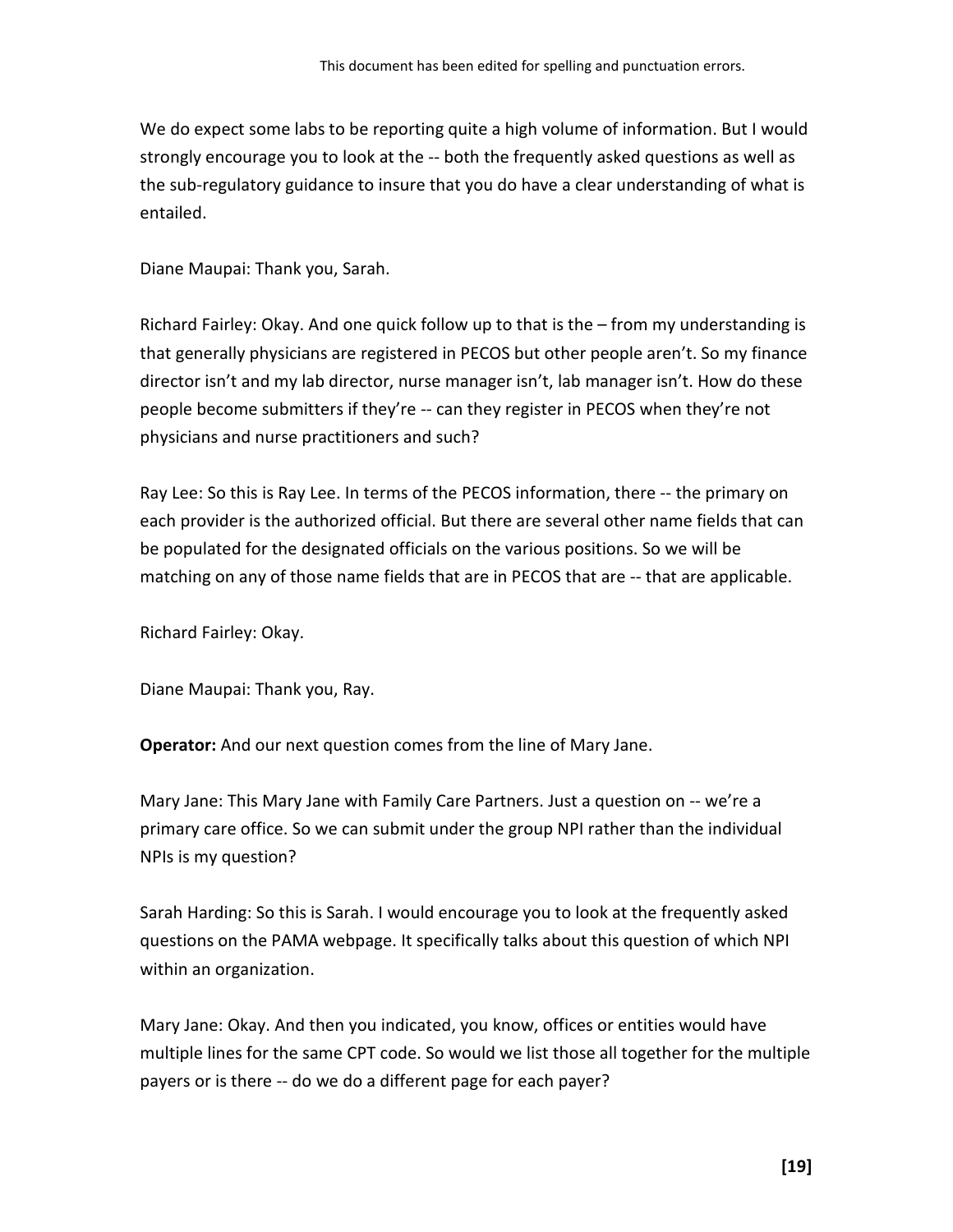Sarah Harding: Are you talking about the -- filling out the data template?

Mary Jane: Yes, probably on a manual submission.

Sarah Harding: Okay. So, no, you would not have to submit anything, a different page per payer. I apologize if I'm not answering your question correctly. The applicable information that needs to be reported is the private payer rates for each HCPCS code and the associated volume. So…

#### Mary Jane: Correct.

Sarah Harding: …if that means -- if those are the same across many payers, then you can report that on one line. If there are different payment amounts for different payers, those can be reported on different lines as well.

Once again, the frequently asked questions as well as the final rule that was published does speak to, you know, the substantive content of the data and how it should be reported. There are rules against aggregating data that a laboratory would need to look to. And, as I said, those are mentioned in those regulatory guidelines.

Mary Jane: Thank you.

Diane Maupai: Thank you, Sarah.

**Operator:** And our next question will come from the line of Leslie Coach.

Leslie Coach: My question's been asked and answered. Thank you.

**Operator:** Our next question will come from the line of Joyce Nurenberg.

Joyce Nurenberg: Thank you. So I was imagining we will -- so we work as an agent for another tax ID. So I was imagining because we're pulling in financial information, that I would have to ask the entity to give me permission to be able to be a submitter. Would they assign that role?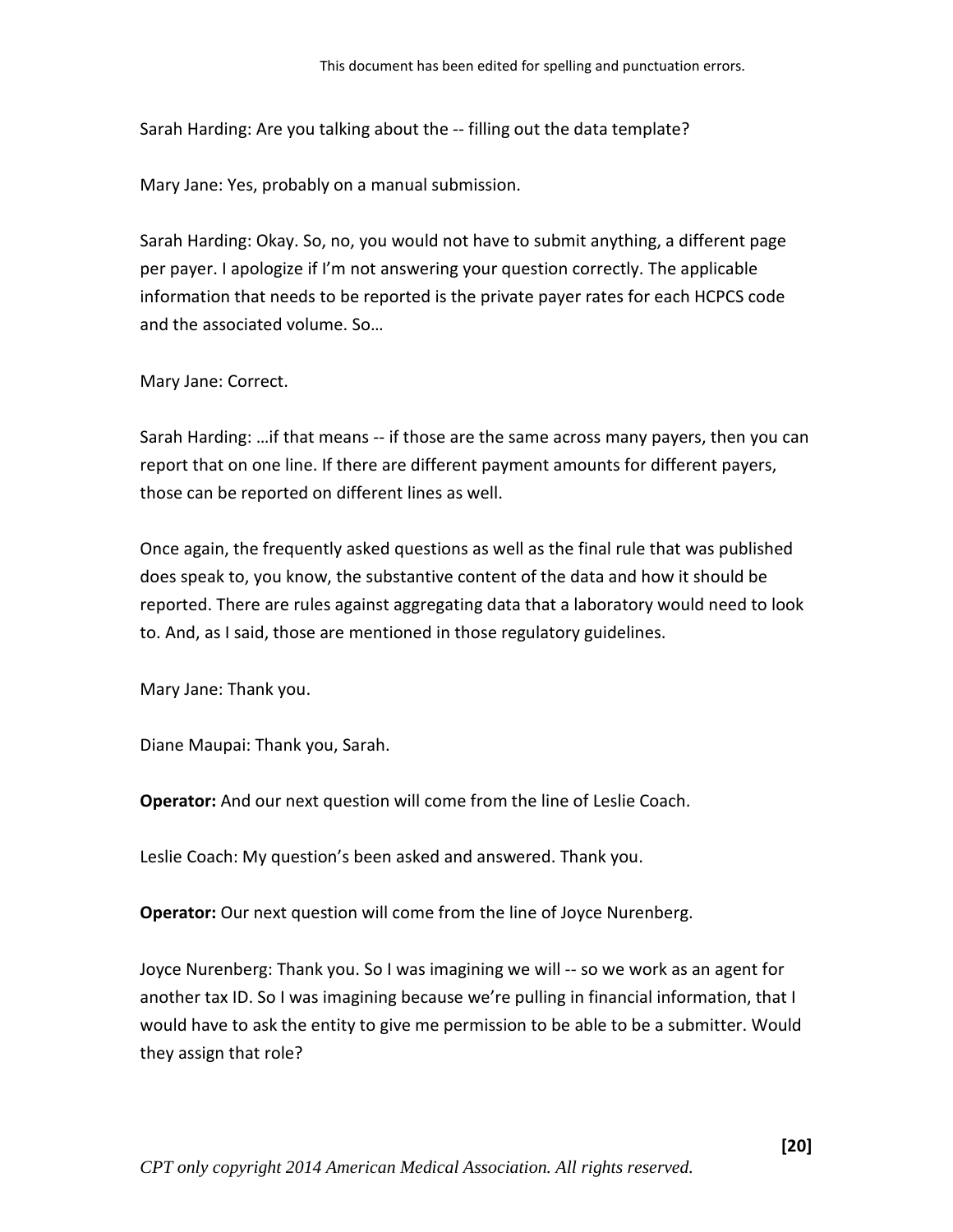Sarah Harding: This is Sarah. Can you clarify a little bit of the situation you're asking about?

Joyce Nurenberg: Sure. Sure. So in the business office, we're having to pull all this financial data on the lab code. So what I was thinking was that we would ask the tax ID who's affected by this, by the criteria. That – I was thinking that rather than turn this over to someone else, that they could give us permission to be submitter and certifier. And, of course, now, I'm hearing that both the submitter and the certifier have to have one of the either authorized or delegated official roles on that PECOS Medicare enrollment, which …

Sarah Harding: Right.

Joyce Nurenberg: …I think you only get three. So that is going to be -- I don't know that's an -- not…

Sarah Harding: The submitter does have to -- the submitter will be matched against PECOS. The certifier will not be. So as long as the submitter can be validated in PECOS, then you can move forward.

Joyce Nurenberg: So it sounds like you have to be an employee of the tax ID. Is that a condition or not?

Sarah Harding: No, it's not a condition.

Ray Lee: It's not a condition. But they do need to be in the system. And their name needs to be registered as part of that provider.

Sarah Harding: Right.

Ray Lee: So it does not necessarily have to be an employee of that reporting TIN. They can still be designated as one of the officials.

Diane Maupai: Thank you, Ray.

Joyce Nurenberg: Thank you.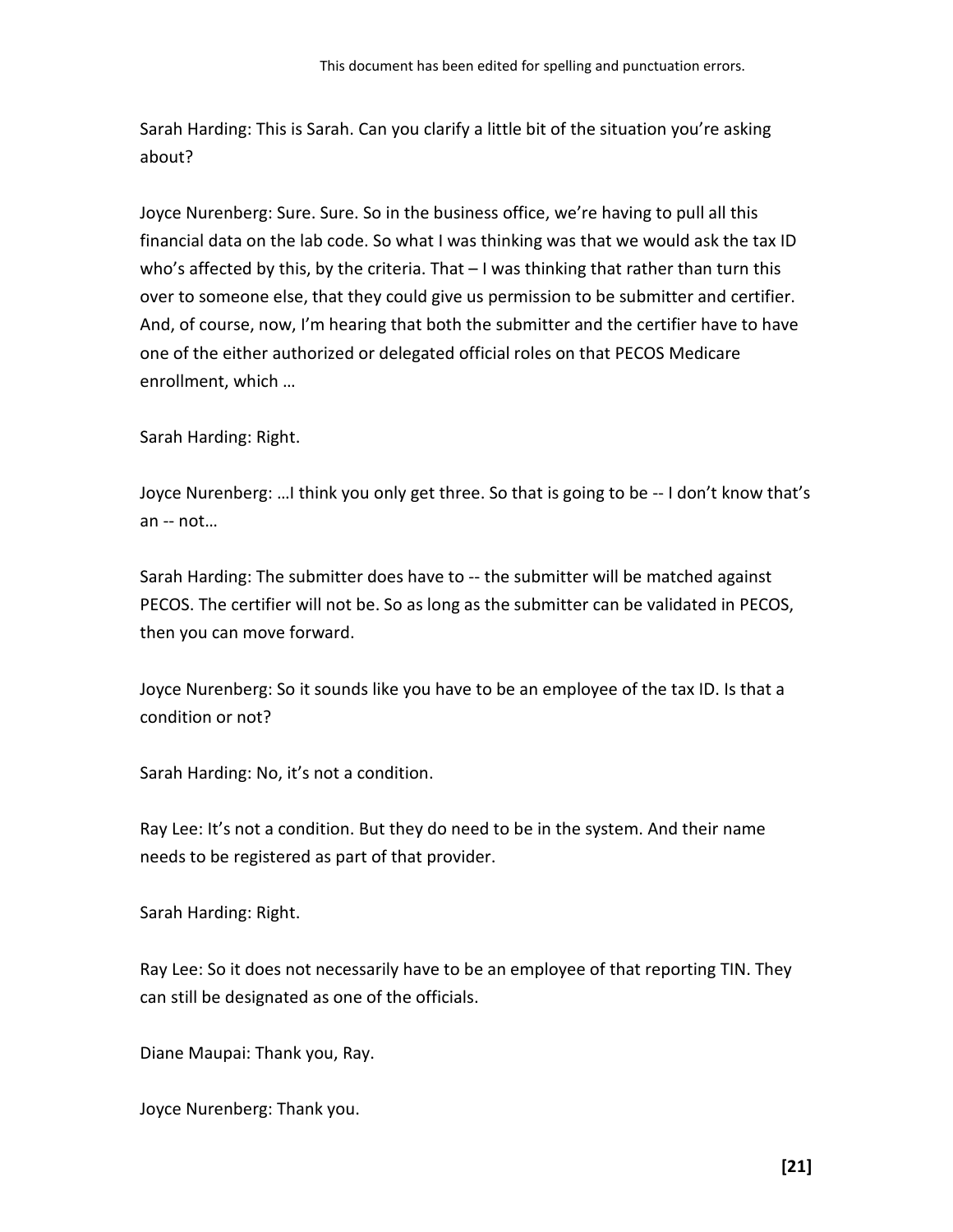**Operator:** And our next question will come from the line of Julie Allen.

Julie Allen: The question was asked and answered. Thank you.

**Operator:** Our next question will come from the line of Laura Chaney.

Laura Chaney: Hi. Thanks for this call. One quick question I had was about this token authentication that you mentioned back in the registration process. Is this some sort of device that you have for a two-factor authentication? You sort of skipped over that. And I was asking for a little clarification on that.

Ray Lee: Sure. This is Ray Lee. To clarify on the multifactor token, we do have a lot of detail within the CLFS user guide as well as the EIDM user guide, which is in the reference material. But to clarify, at a high level, they are not hardware-based tokens. They're soft tokens.

So some of the options include a smartphone app that you can download or an -- a little app that you can download onto your PC. It can also be your phone number where you can provide a number that the portal can SMS you a code. Or it can also be an email address where if you select that email option and press -- at time of authentication, you press the Send Me My Code Now. It will send you a code where you will have 30 minutes to enter that specific code that the token generates into your authentication page.

Diane Maupai: Thank you, Ray.

Laura Chaney: Okay.

Diane Maupai: We have time for one final question.

**Operator:** Our final question will come from the line of Rick Pening.

Rick Pening: You know basically you've answered all my questions. But somebody previously brought up the NPI issue. And I think people need to understand that the NPI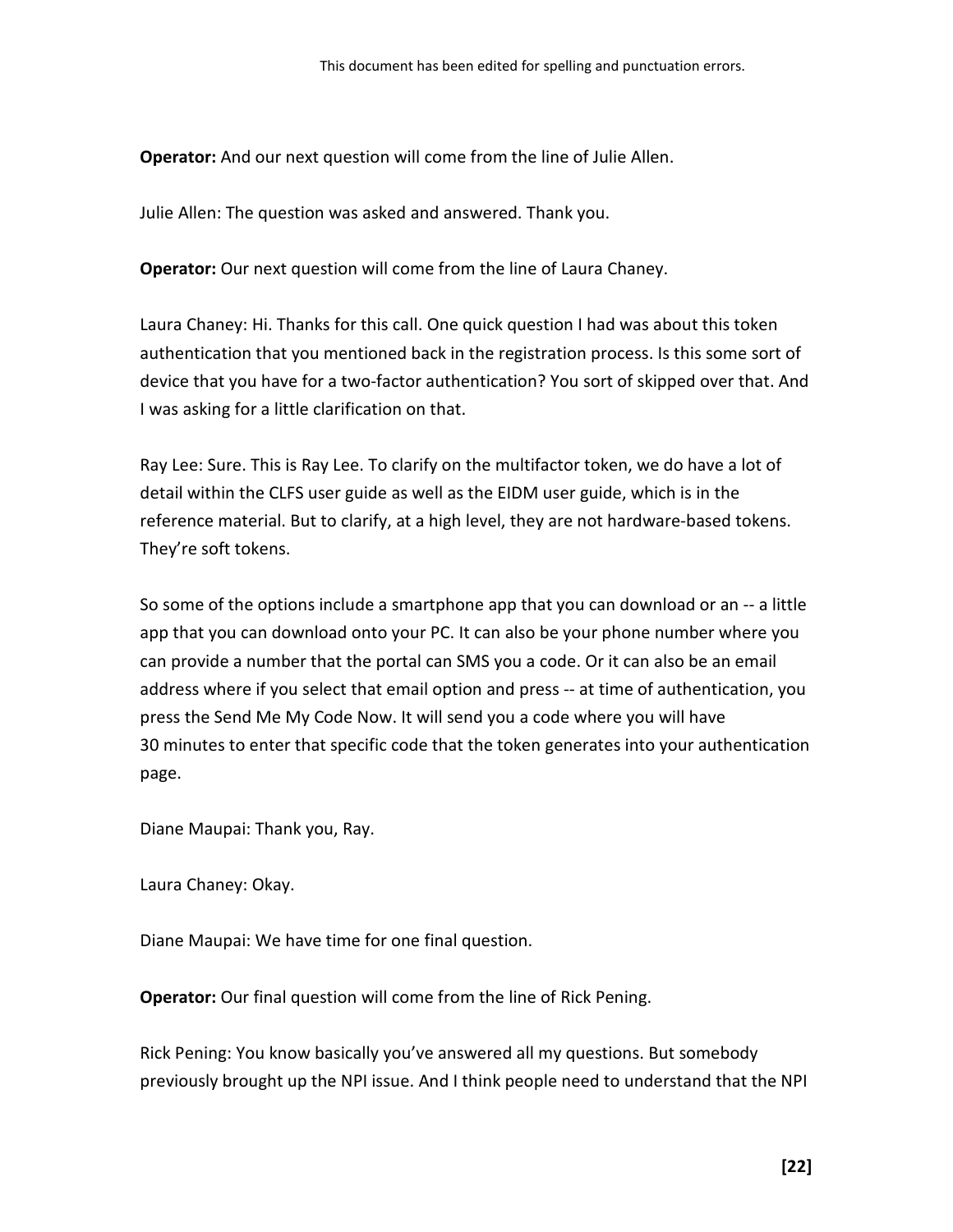is one of the four criteria upfront. If the lab doesn't have its own NPI, then they're not an applicable lab. Correct?

Sarah Harding: This is Sarah. And, yes, you are correct.

Rick Pening: Right. Because that for me eliminates all of my labs except one.

Sarah Harding: Yay.

Rick Pening: No. I know. I mean that it took us a while to get to that point. But, that's an important piece.

<span id="page-22-0"></span>Sarah Harding: Yes. Thank you for pointing that out. I appreciate that very much.

# **Additional Information**

Diane Maupai: Okay. Well, unfortunately, that's the -- we go out on a high note. Unfortunately, that's all the time we have for questions today.

If we didn't get to your question, you can refer it to the resources on slide 23 or contact the helpdesk. And the hours of operation are listed on slide nine.

And audio recording and written transcript of today's call will be posted on the MLN Connects Call website. We'll release an announcement in the MLN Connects Provider eNews when these are available.

On slide 26 of the presentation, you'll find information and a URL to evaluate your experience with today's call. Evaluations are anonymous, confidential, and voluntary. We hope you will take a few minutes to evaluate your MLN Connects Call experience. Have a good day.

**Operator:** This concludes today's conference call. Presenters, please hold.